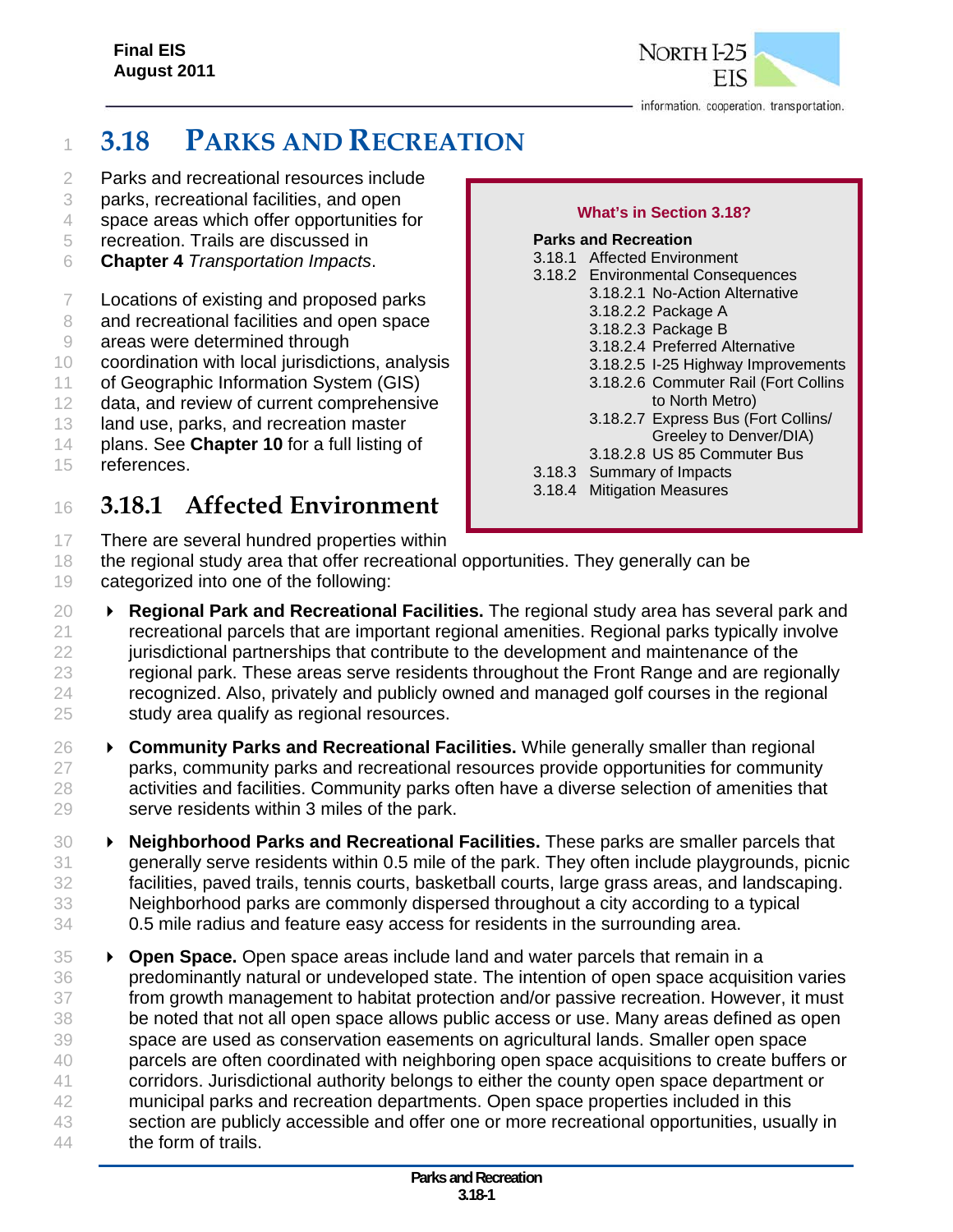

- 1 For the purpose of this analysis, only properties that could be affected by project
- 2 improvements were evaluated. These properties include those that could be directly affected
- 3 and those that could incur indirect effects as a result of proposed improvements. Properties
- 4 with the potential for direct impacts include those that fall within 100 feet of any proposed
- 5 physical improvement. Indirect effects to parks resulting from improvements could include
- 6 visual impacts, noise impacts, or changes to access. Properties within 500 feet of either side of
- 7 improvements were assessed for indirect effects. These properties are shown in
- 8 **Figure 3.18-1**. **Table 3.18-1** identifies and provides summary information about each park or
- 9 recreational resource.
- 10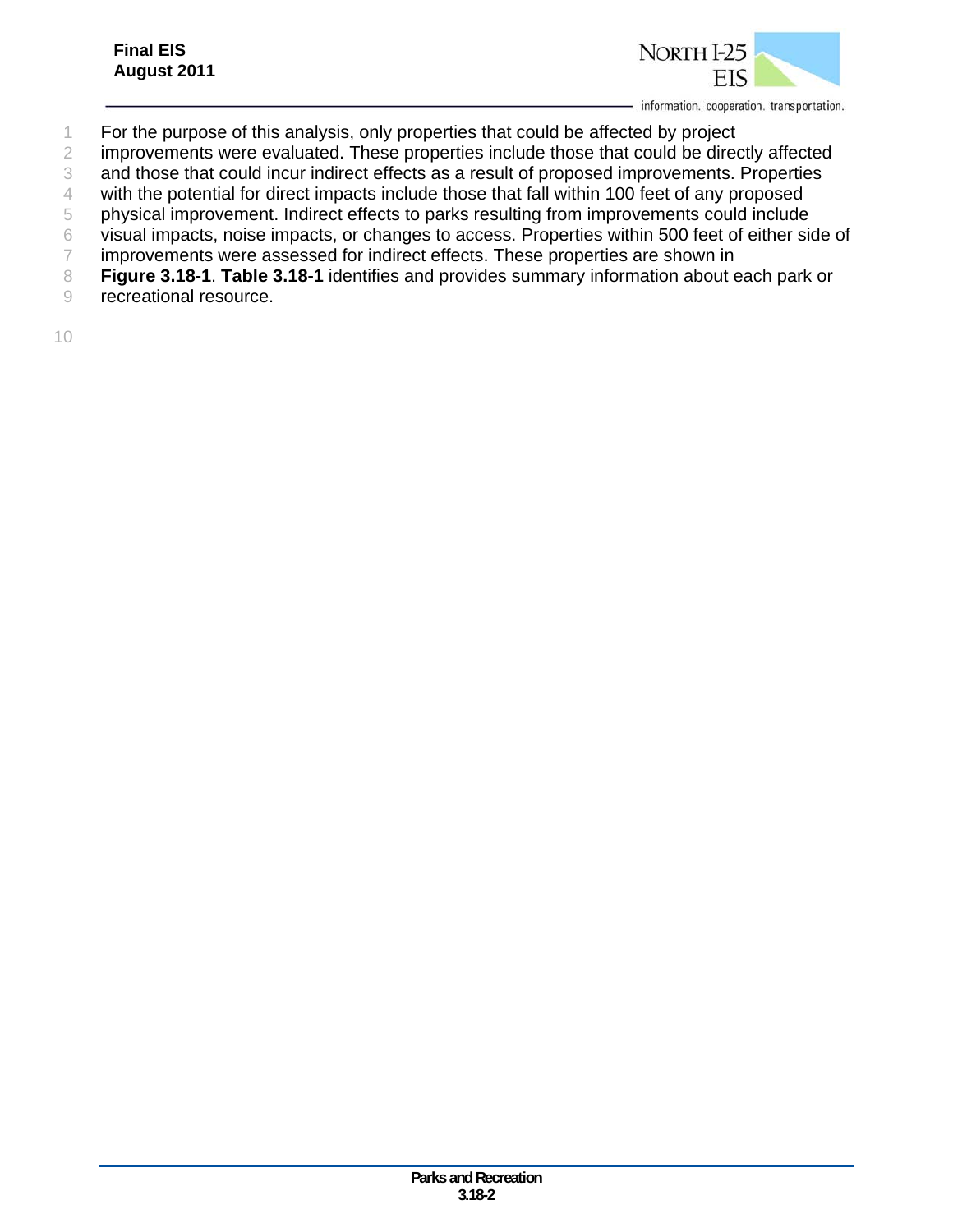

## 1 **Figure 3.18-1 Parks and Recreational Resources within 500 Feet of Proposed**  2 **Improvements**

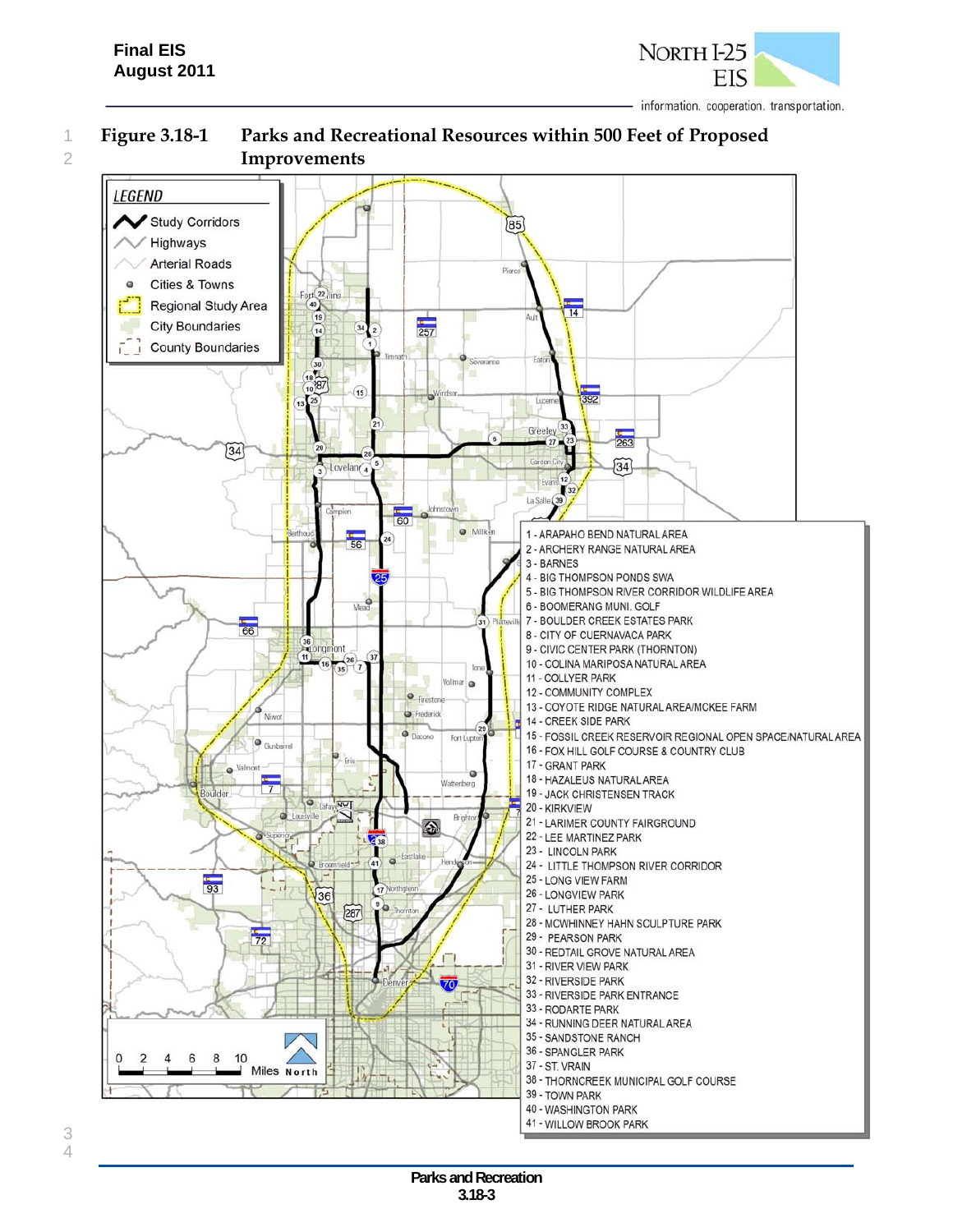

## 1 **Table 3.18-1 Parks and Recreational Resources within 500 Feet of Proposed**  2 **Improvements**

|  |  | e v |
|--|--|-----|
|  |  |     |

| Map<br>ID | <b>Name</b>                                            | <b>Amenities</b>                                                                                  | <b>Reference Location</b>                                                           | <b>Resource</b><br><b>Type</b>                     | <b>Managed</b><br>by                |
|-----------|--------------------------------------------------------|---------------------------------------------------------------------------------------------------|-------------------------------------------------------------------------------------|----------------------------------------------------|-------------------------------------|
| 1.        | Arapaho<br><b>Bend Natural</b><br>Area                 | Fishing ponds,<br>boating, trails,<br>parking areas                                               | West of I-25, north of<br>Harmony Road,<br><b>Fort Collins</b>                      | Open Space                                         | City of<br><b>Fort Collins</b>      |
| 2.        | Archery<br>Range<br>Natural Area                       | Trailhead, parking<br>area                                                                        | West of I-25,<br><b>Fort Collins</b>                                                | Open Space                                         | City of<br><b>Fort Collins</b>      |
| 3.        | <b>Barnes Park</b>                                     | Batting cages,<br>softball fields,<br>playground,<br>concessions, Big<br>Thompson River<br>access | West of I-25, adjacent to<br><b>US 287</b>                                          | Community<br>Park and<br>Recreation<br>Facility    | City of<br>Loveland                 |
| 4.        | <b>Big</b><br>Thompson<br>Ponds State<br>Wildlife Area | Fishing, hunting,<br>restrooms                                                                    | At SH 402, east of I-25,<br>Greeley                                                 | <b>Regional Park</b><br>and Recreation<br>Facility | Colorado<br>Division of<br>Wildlife |
| 5.        | Big<br>Thompson<br>River<br>Corridor<br>Wildlife Area  | Fishing, hiking,<br>nature viewing                                                                | North of SH 402, east and<br>west of I-25, along the Big<br>Thompson River corridor | <b>Regional Park</b><br>and Recreation<br>Facility | Town of<br>Johnston                 |
| 6.        | Boomerang<br>Municipal<br><b>Golf Course</b>           | Golf course,<br>driving range,<br>practice green,<br>miniature golf<br>course, pro shop,<br>grill | Adjacent (north) to<br><b>US 34,</b><br>Greeley                                     | <b>Regional Park</b><br>and Recreation<br>Facility | City of<br>Greeley                  |
| 7.        | <b>Boulder</b><br>Creek<br>Estates                     | Fishing, hiking,<br>nature viewing                                                                | Southwest of SH 119 and<br>CR 7,<br>East of Longmont                                | <b>Regional Park</b><br>and Recreation<br>Facility | City of<br>Longmont                 |
| 8.        | City of<br>Cuernavaca<br>Park                          | Softball fields,<br>sandbar, river<br>access, sculptures                                          | Adjacent to I-25,<br>Denver                                                         | Community<br>Park and<br>Recreation<br>Facility    | Denver                              |
| 9.        | <b>Civic Center</b><br>Park<br>(Thornton)              | Trail, pond                                                                                       | East of I-25,<br>Thornton                                                           | Community<br>Park and<br>Recreation<br>Facility    | City of<br>Thornton                 |
| 10.       | Colina<br>Mariposa<br>Natural Area                     | Trail, paved bike<br>trail                                                                        | Adjacent to US 287,<br><b>Fort Collins</b>                                          | Open Space                                         | City of<br>Fort Collins             |
| 11.       | <b>Collyer Park</b>                                    | Tennis and<br>volleyball courts,<br>restrooms,<br>playground<br>shelters                          | East of US 287, Longmont                                                            | Community<br>Park and<br>Recreation<br>Facility    | City of<br>Longmont                 |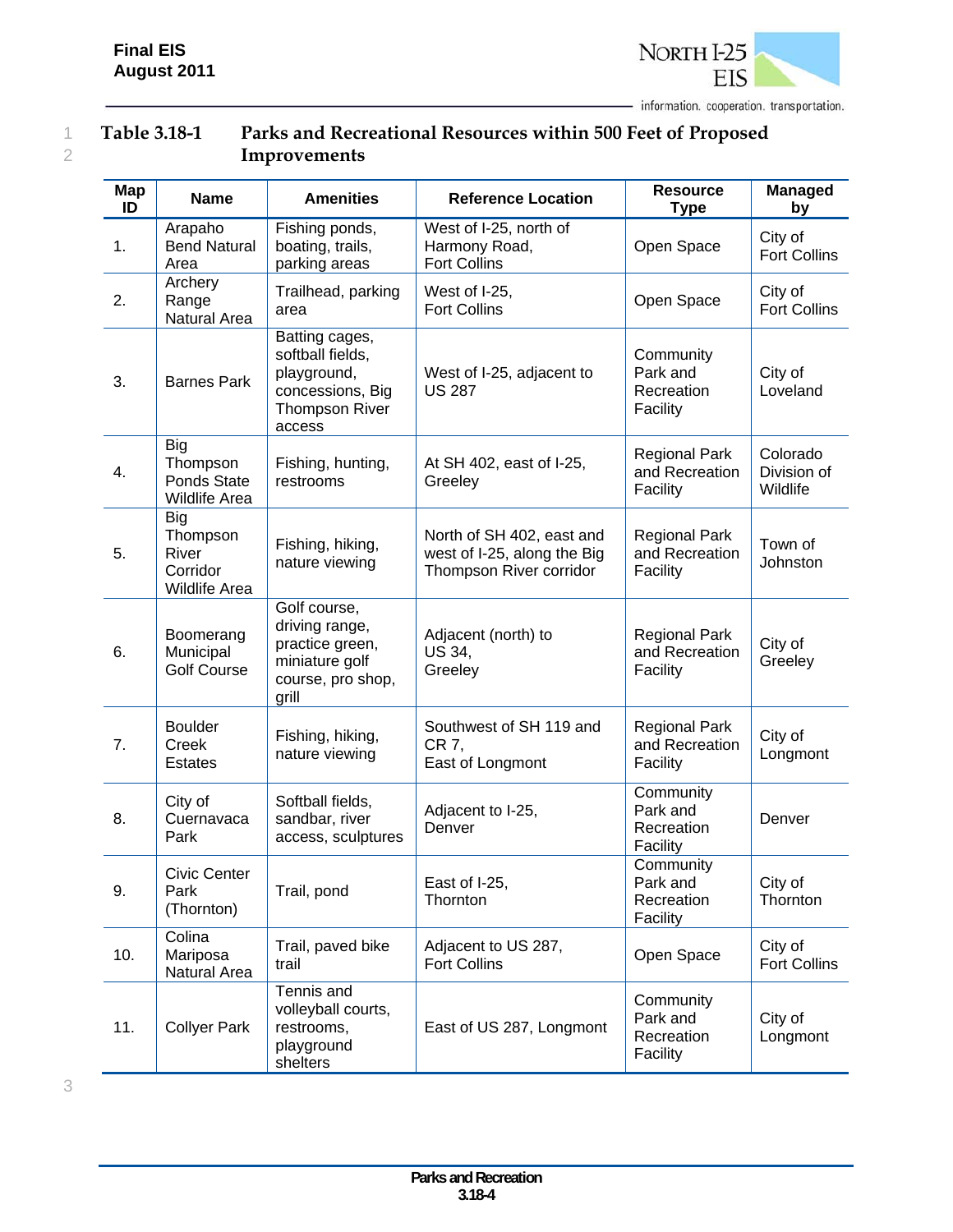

## 1 **Table 3.18-1 Parks and Recreational Resources within 500 Feet of Proposed**  2 **Improvements (cont'd)**

| <b>Map</b><br>ID | <b>Name</b>                                                                   | <b>Amenities</b>                                                                                                                          | <b>Reference Location</b>                                                         | <b>Resource</b><br><b>Type</b>                                   | <b>Managed</b><br>by                                    |
|------------------|-------------------------------------------------------------------------------|-------------------------------------------------------------------------------------------------------------------------------------------|-----------------------------------------------------------------------------------|------------------------------------------------------------------|---------------------------------------------------------|
| 12.              | Evans<br>Community<br>Complex                                                 | Gym, dance studio,<br>exercise room                                                                                                       | East of US 85 on 37th<br>Street,<br>Evans                                         | Community<br>Park and<br>Recreation<br>Facility                  | City of<br>Evans                                        |
| 13.              | Coyote<br>Ridge\McKee<br><b>Farm Natural</b><br>Area                          | Wildlife refuge, trail<br>recreation                                                                                                      | South of Trilby Road,<br>west of Shields St.,<br><b>Larimer County</b>            | Open Space                                                       | City of<br>Ft. Collins                                  |
| 14.              | Creekside<br>Park                                                             | Trail                                                                                                                                     | Adjacent to US 287,<br><b>Fort Collins</b>                                        | Neighborhood<br>Park and<br>Recreation<br>Facility               | City of<br><b>Fort Collins</b>                          |
| 15.              | <b>Fossil Creek</b><br>Reservoir<br>Regional<br>Open<br>Space/Natural<br>Area | Multi-use, water<br>storage, waterfowl and<br>wildlife refuge, trail<br>recreation                                                        | West of Timberline,<br>east of I-25                                               | <b>Regional Park</b><br>and Recreation<br>Facility/Open<br>Space | Larimer<br>County and<br>City of<br><b>Fort Collins</b> |
| 16.              | Fox Hill Golf<br>Course and<br><b>Country Club</b>                            | Golf course, putt putt,<br>driving range, tennis<br>courts, swimming pool                                                                 | Adjacent to SH 119,<br>Loveland                                                   | <b>Regional Park</b><br>and Recreation<br>Facility               | Privately<br>owned                                      |
| 17.              | <b>Grant Park</b>                                                             | Trail, picnic area                                                                                                                        | Adjacent to I-25, north<br>of 104th Avenue,<br>Northglenn                         | Neighborhood<br>Park and<br>Recreation<br>Facility               | City of<br>Northglenn                                   |
| 18.              | Hazaleus<br>Natural Area                                                      | Paved bike trail                                                                                                                          | Adjacent to US 287,<br><b>Fort Collins</b>                                        | Open Space                                                       | City of<br>Fort Collins                                 |
| 19.              | Jack<br>Christensen<br>Memorial<br><b>Track</b>                               | Track, trail, open grass<br>area bleachers                                                                                                | Adjacent to existing<br><b>BNSF tracks, CSU</b><br>campus,<br><b>Fort Collins</b> | Community<br>Park and<br>Recreation<br>Facility                  | Colorado<br><b>State</b><br><b>University</b>           |
| 20.              | <b>Kirkview Park</b>                                                          | Driving range, putting<br>green, chipping area,<br>paved cart paths                                                                       | Kirkview and<br><b>Mountain Street</b>                                            | Community<br>Park and<br>Recreation<br>Facility                  | City of<br>Loveland                                     |
| 21.              | Larimer<br>County<br>Fairgrounds                                              | Indoor arena, outdoor<br>arena, events center,<br>livestock pavilions,<br>exhibition halls,<br>camping facilities,<br>multipurpose fields | East of I-25, north of<br>US 34,<br>Loveland                                      | <b>Regional Park</b><br>and<br>Recreation<br>Facility            | Larimer<br>County                                       |
| 22.              | Lee Martinez<br>Park                                                          | Playground, picnic<br>area, basketball and<br>tennis courts,<br>restrooms, softball field,<br>parking area                                | Adjacent to US 287,<br><b>Fort Collins</b>                                        | Community<br>Park and<br>Recreation<br>Facility                  | City of<br><b>Fort Collins</b>                          |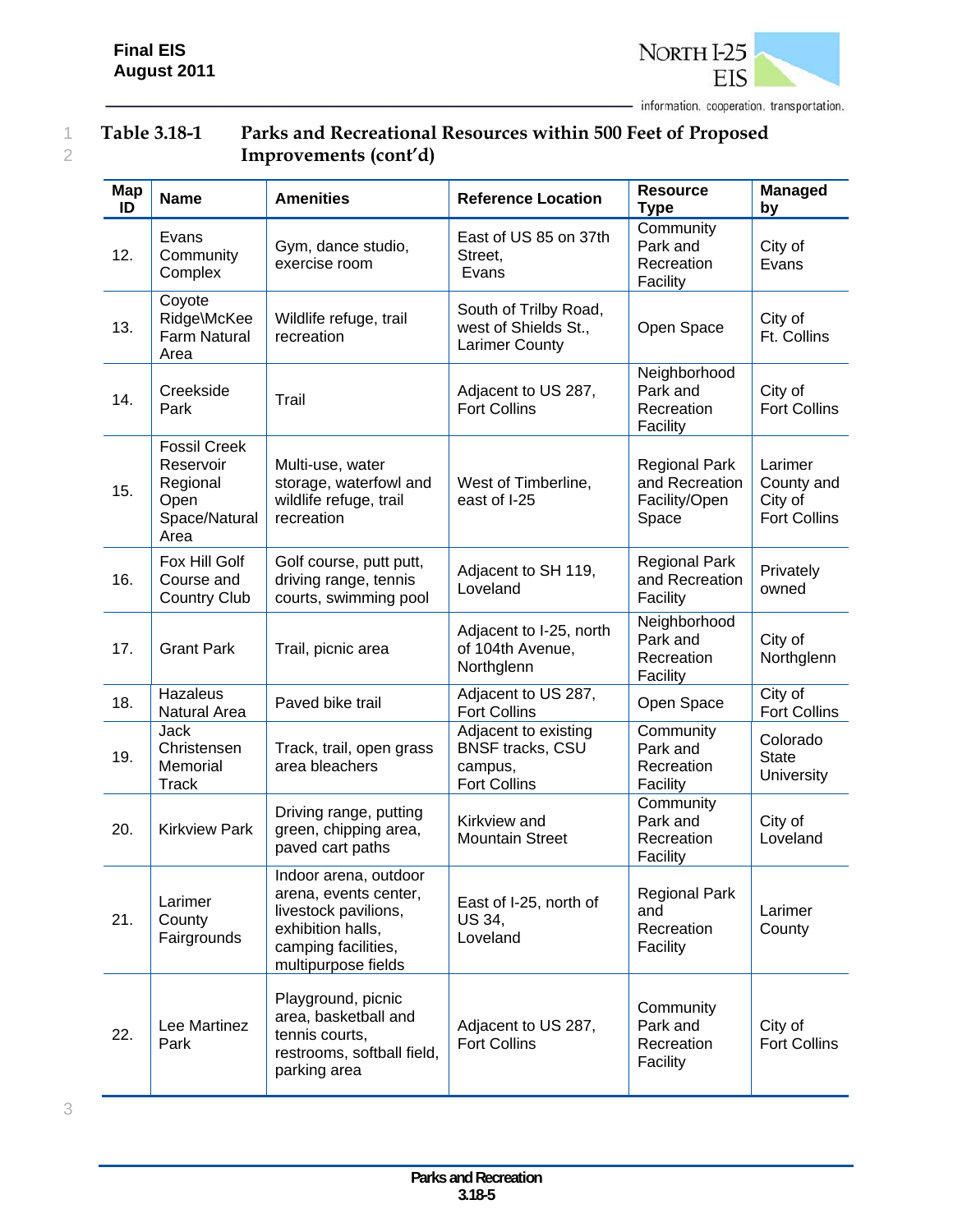

#### 1 **Table 3.18-1 Parks and Recreational Resources within 500 Feet of Proposed**  2 **Improvements (cont'd)**

| <b>Map ID</b> | <b>Name</b>                             | <b>Amenities</b>                                                                                                             | <b>Reference</b><br><b>Location</b>                            | <b>Resource</b><br><b>Type</b>                     | <b>Managed</b><br>by           |
|---------------|-----------------------------------------|------------------------------------------------------------------------------------------------------------------------------|----------------------------------------------------------------|----------------------------------------------------|--------------------------------|
| 23.           | <b>Lincoln Park</b>                     | Playround, picnic<br>area, public art                                                                                        | 10th Ave. and 9th St.                                          | Neighborhood<br>Park and<br>Recreation<br>Facility | City of<br>Greeley             |
| 24.           | Little<br>Thompson<br>River<br>Corridor | Trails alongside<br>Little Thompson<br>River                                                                                 | Adjacent to I-25,<br>Berthoud                                  | Open Space                                         | Town of<br><b>Berthoud</b>     |
| 25.           | Long View<br>Farm                       | <b>Future Trail</b>                                                                                                          | South of Ft Collins,<br>west of 287 and east<br>of Shields St. | Open Space                                         | Larimer<br>County              |
| 26.           | Longview<br>Park                        | Small pond, trail                                                                                                            | Adjacent to SH 119,<br>Longmont                                | Neighborhood<br>Park and<br>Recreation<br>Facility | City of<br>Longmont            |
| 27.           | <b>Luther Park</b>                      | Playground, 2<br>shelters,<br>restrooms, picnic<br>tables, BBQ pits                                                          | Bisected by US 34,<br>Greeley                                  | Neighborhood<br>Park and<br>Recreation<br>Facility | City of<br>Greeley             |
| 28.           | McWhinney<br>Hahn<br>Sculpture<br>Park  | Restrooms,<br>drinking fountain,<br>public telephone,<br>sculpture                                                           | West of I-25,<br>north of US 34,<br>Loveland                   | Community<br>Park and<br>Recreation<br>Facility    | City of<br>Loveland            |
| 29.           | Pearson<br>Park                         | <b>Baseball fields</b>                                                                                                       | West of US 85<br>near Fort Lupton                              | Community<br>Park and<br>Recreation<br>Facility    | City of<br>Fort Lupton         |
| 30.           | Redtail<br>Grove<br>Natural Area        | Trail                                                                                                                        | Adjacent to US 287,<br><b>Fort Collins</b>                     | Open Space                                         | City of<br><b>Fort Collins</b> |
| 31.           | Riverview<br>Park                       | Skateboard<br>structure and<br>ramps                                                                                         | West of 85,<br>Platteville                                     | Neighborhood<br>Park and<br>Recreation<br>Facility | Town of<br>Platteville         |
| 32.           | Riverside<br>Park                       | Lake, trails,<br>softball fields,<br>playground area,<br>picnic tables,<br>basketball courts,<br>soccer fields,<br>restrooms | Adjacent to US 85,<br>Evans                                    | Community<br>Park and<br>Recreation<br>Facility    | Town of<br>Evans               |
| 33.           | Rodarte Park                            | Softball field,<br>restrooms, picnic<br>area                                                                                 | 9th Ave and A St.                                              | Neighborhood<br>Park and<br>Recreation<br>Facility | City of<br>Greeley             |

3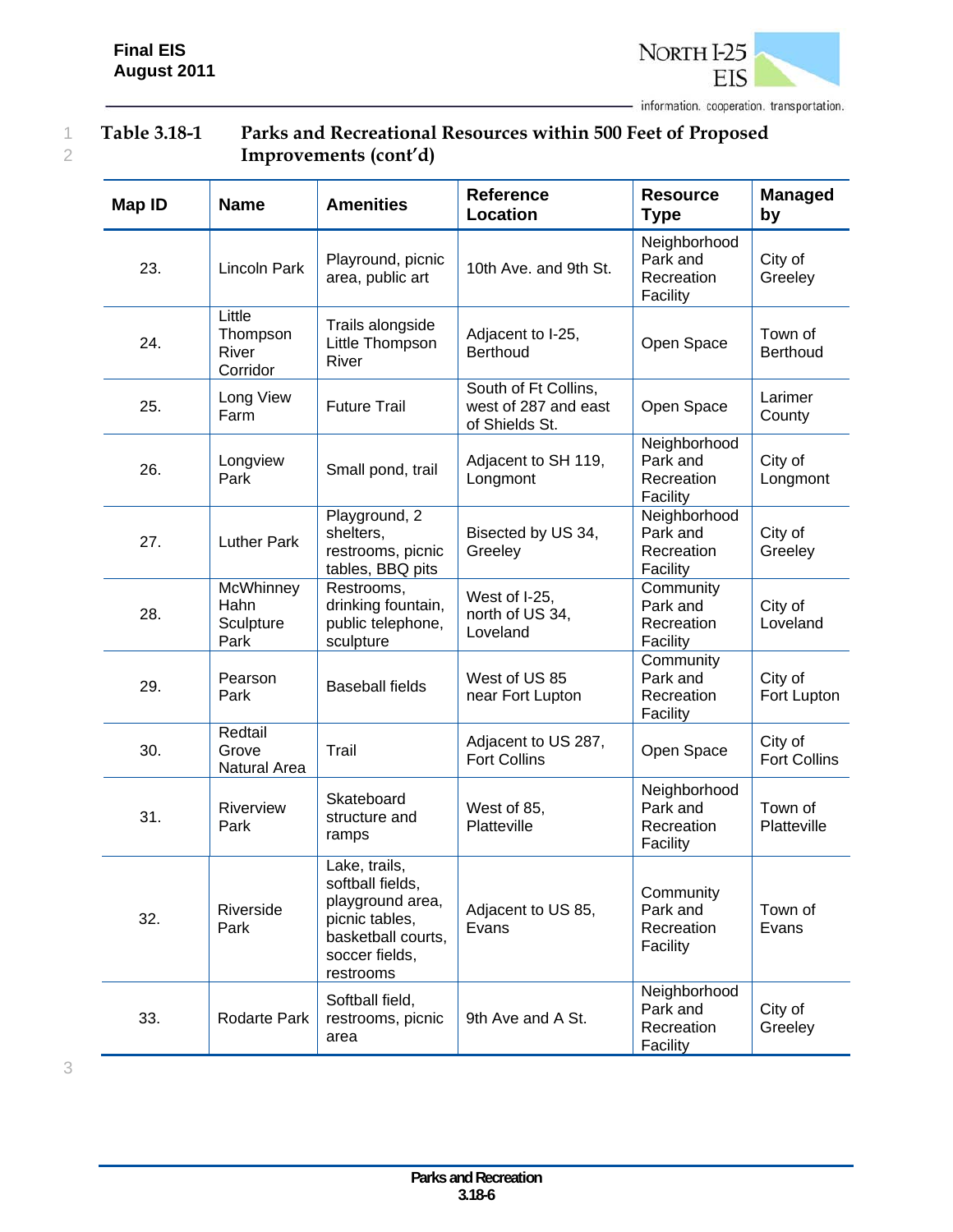

#### 1 **Table 3.18-1 Parks and Recreational Resources within 500 Feet of Proposed**  2 **Improvements (cont'd)**

| Map<br>ID | <b>Name</b>                                   | <b>Amenities</b>                                                                                                                         | <b>Reference Location</b>                                  | <b>Resource</b><br><b>Type</b>                        | <b>Managed</b><br>by           |
|-----------|-----------------------------------------------|------------------------------------------------------------------------------------------------------------------------------------------|------------------------------------------------------------|-------------------------------------------------------|--------------------------------|
| 34.       | Running<br><b>Deer Natural</b><br>Area        | Trail, recycling<br>area (mulch)                                                                                                         | Just west of I-25, south of<br>Prospect Road, Fort Collins | Open Space                                            | City of<br><b>Fort Collins</b> |
| 35.       | Sandstone<br>Ranch                            | Softball fields,<br>soccer fields, trails,<br>picnic tables,<br>playground, skate<br>park, restrooms,<br>BBQ grills,<br>concession stand | West of I-25,<br>south of SH 119                           | Community<br>Park and<br>Recreation<br>Facility       | City of<br>Longmont            |
| 36.       | Spangler<br>Park                              | Picnic, shelter,<br>playground                                                                                                           | East of US 287,<br>Longmont                                | Neighborhood<br>Park and<br>Recreation<br>Facility    | City of<br>Longmont            |
| 37.       | St. Vrain<br><b>State Park</b>                | Fishing piers,<br>campsites, picnic<br>tables, BBQ grills,<br>dump station, trail                                                        | Just west of I-25,<br>Longmont                             | <b>Regional Park</b><br>and<br>Recreation<br>Facility | Colorado<br><b>State Parks</b> |
| 38.       | Thorncreek<br>Municipal<br><b>Golf Course</b> | Driving range,<br>miniature and<br>regulation golf<br>course                                                                             | Just west and adjacent to<br>I-25, Thornton                | <b>Regional Park</b><br>and<br>Recreation<br>facility | City of<br>Thornton            |
| 39.       | <b>Town Park</b>                              | Playground, 3<br>picnic shelters                                                                                                         | West of US 85,<br>LaSalle                                  | Neighborhood<br>Park and<br>Recreation<br>Facility    | Town of<br>LaSalle             |
| 40.       | Washington<br>Park                            | Playground,<br>basketball court                                                                                                          | 301 Maple.<br><b>Ft Collins</b>                            | Neighborhood<br>Park and<br>Recreation<br>Facility    | City of<br><b>Fort Collins</b> |
| 41.       | Willow<br><b>Brook Park</b>                   | Pavilion, picnic<br>tables, BBQ grills,<br>stream,<br>playground, trail                                                                  | West of I-25 at 120th<br>Avenue, Westminster               | Neighborhood<br>Park and<br>Recreation<br>Facility    | City of<br>Westminster         |

## <sup>3</sup> **3.18.2 Environmental Consequences**

4 The evaluation of direct impacts to parks and recreational resources was determined by

5 overlaying the construction footprint for each alternative on GIS-mapped parks and

6 recreational resources, and calculating the acres impacted. Indirect effects also were

7 evaluated for each alternative.

8 Indirect effects related to the commuter rail (primarily noise, visual, and access) are based on 9 the assumption that the rail will run every 30 minutes during peak hours and every 60 minutes 10 during off-peak hours. Currently freight rail operates at a frequency of four to six trains per day. 11 Additionally it should be noted that while freight trains can be over a mile in length, commuter 12 trains will consist of no more than four cars per train resulting in a shorter duration under which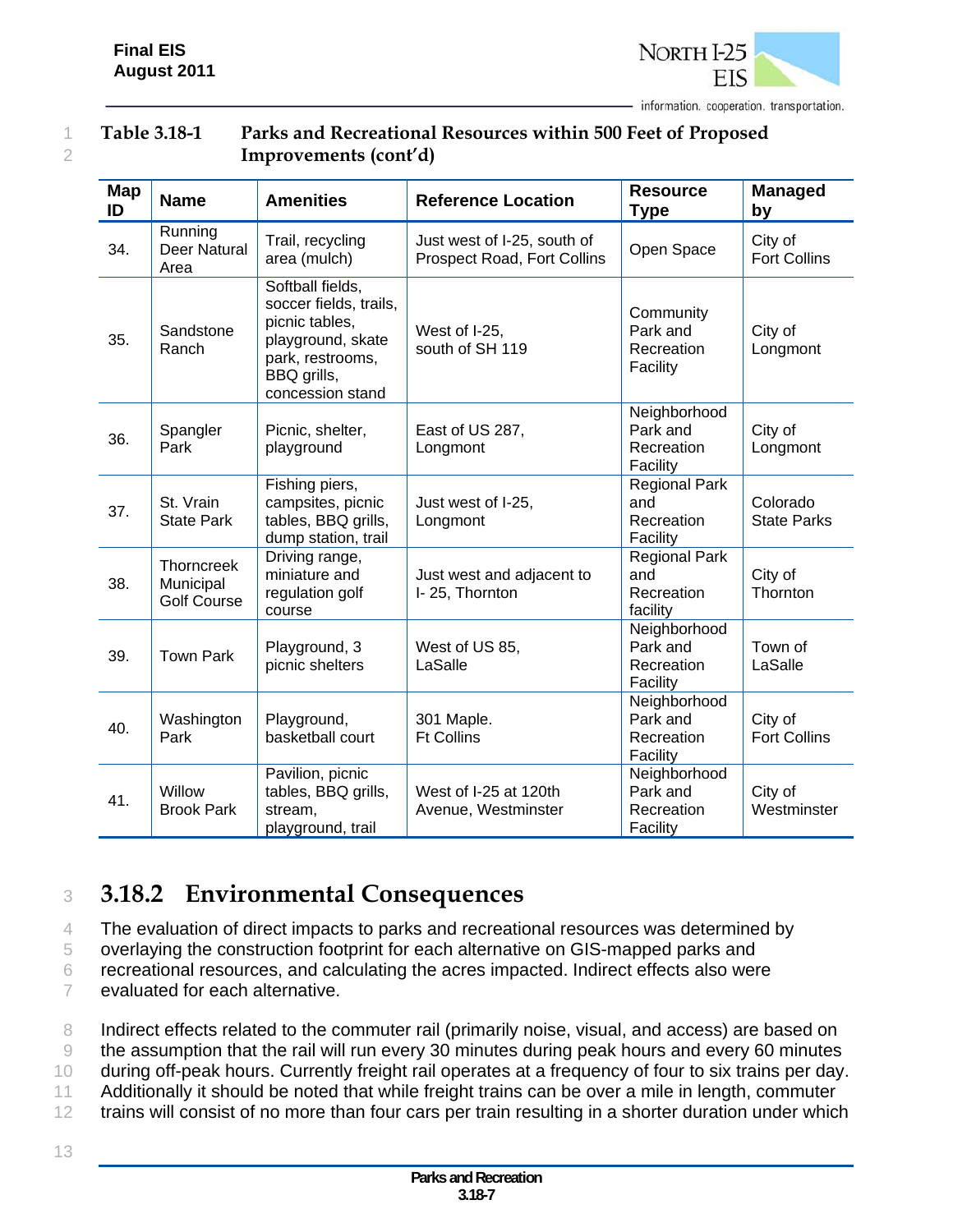

1 indirect effects could be experienced. For more detailed explanation of the assessment

- 2 methods related to noise and visual quality see **Section 3.6** *Noise and Vibration and*
- 3 **Section 3.14** *Visual Quality.*

## 4 **3.18.2.1 NO-ACTION ALTERNATIVE**

 The No-Action Alternative would not conflict with nor would it promote parks and recreational goals identified by municipalities and counties in the regional study area. Impacts associated with the No-Action Alternative would include impacts to recreational resources associated with projects already programmed, maintenance of structures, and improving interchanges to meet minimum safety requirements. Impacts would be less substantial than the impacts described below for the build alternatives described below. However, effects on parks and recreational resources in the regional study area would arise as a result of transportation needs unmet by the No-Action Alternative. These would include the increased traffic congestion and impaired mobility to and from regional study area resources. Increased air emissions and noise could negatively affect recreationist's experience in regional study area parks.

15 Portions of the Big Thompson Ponds State Wildlife Area, St. Vrain State Park, Willow Brook

16 Park, Civic Center Park, and Thorncreek Municipal Golf Course would receive noise impacts

17 as a result of the No-Action Alternative.

## 18 **3.18.2.2 PACKAGE A**

19 Direct impacts to parks and recreational resources in the regional study area associated with

20 Package A are displayed in **Table 3.18-2**. Additional information about the impacts is

21 summarized in the discussion that follows the table.

| <b>Component</b><br><b>Number</b> | Map ID No.            | <b>Parks and Recreation</b><br><b>Resource</b>   | Original<br>Acreage | Area of Impact<br>(Acres) |
|-----------------------------------|-----------------------|--------------------------------------------------|---------------------|---------------------------|
| $A-H2$                            | 2                     | Arapaho Bend Natural Area                        | 269.56              | 4.11                      |
| $A-H2$                            | 3                     | Archery Range Natural Area                       | 55.37               | 0.09                      |
| $A-H2$                            | 6                     | <b>Big Thompson Ponds State</b><br>Wildlife Area | 48.61               | 0.11                      |
| $A-H2$                            | 20                    | Larimer County Fairgrounds                       | 234.00              | 1.30                      |
| $A-H2$                            | 25                    | McWhinney Hahn Sculpture<br>Park                 | 4.50                | 1.21                      |
| $A-H3$                            | 22                    | Little Thompson River Corridor                   | 100.92              | 2.04                      |
| $A-T2$                            | 32<br>Sandstone Ranch |                                                  | 229.31              | 2.75                      |
| $A-T2$                            | 7                     | <b>Boulder Creek Estates</b>                     | 220.60              | 5.72                      |
| Total                             |                       |                                                  | 1162.9              | 17.33                     |

#### 22 **Table 3.18-2 Impacts to Parks and Recreational Resources Associated with Package A**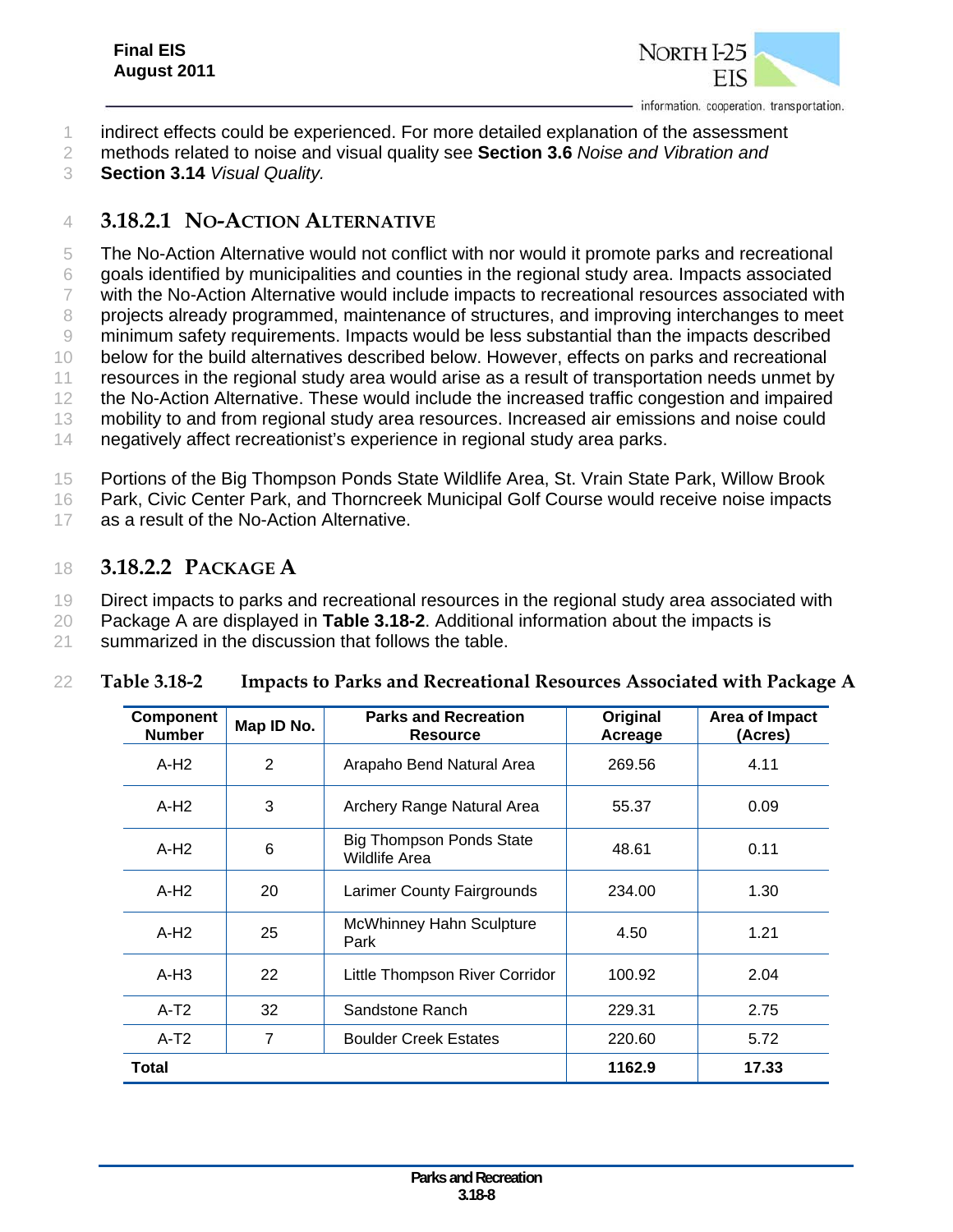

The following discussion summarizes direct and indirect impacts by component:

#### *Component A-H1: Safety Improvements*

 There are no impacts to parks or recreational areas associated with safety improvements north of SH 14.

#### *Component A-H2: General Purpose Lanes*

 There are five properties that would be impacted by the improvements associated with this component. Improvements between SH 14 and Crossroads include the addition of one general purpose lane in each direction for a total of six general purpose lanes, plus auxiliary lanes between Harmony Road and SH 60. These improvements would impact the Archery Range Natural Area and the Arapaho Bend Natural Area.

 **Archery Range Natural Area.** Widening would occur to both sides of the highway in this 12 location and a new frontage road would tie into the entrance into the natural area resulting in a slight impact of 0.09 acres to the eastern edge of the park. None of the features or amenities would be impacted as a result, and the remainder of the natural area would not be diminished in utility. Access to the natural area would be improved.

Indirect Effects. In order to minimize direct impacts to the park, a 300-foot wall, 11 feet to

17 15 feet in height, is proposed to run along the edge of the park. This would have the potential 18 to inhibit the view to the east.

 **Arapaho Bend Natural Area.** Impacts at this location would result from the expansion of a 20 carpool lot to the north of the existing lot used by CDOT in the northwest quadrant of Harmony Road and I-25. The City of Fort Collins had previously negotiated an easement in this area of 22 4.03 acres anticipating future expansion of the lot. The proposed parking lot expansion, the 23 addition of a new ramp and improvements to the bridge over Cache la Poudre would impact a total of 8.15 acres, of which 4.03 acres is part of the easement, totaling a net loss of 4.11 acres. None of the features or amenities would be impacted as a result, and the remainder of the natural area would not be diminished in utility. Additionally, access to 27 Harmony Road would be improved from the existing one-lane entrance to a four-lane entrance 28 with right-in and right-out. No indirect effects are anticipated at Arapaho Bend Natural Area as a result of the proposed improvements.

- From Crossroads south to SH 60, one additional lane as well as one auxiliary lane is anticipated in each direction, for a total of six lanes. Three properties would be impacted: Larimer County Fairgrounds, Big Thompson Ponds State Wildlife Area, and McWhinney Hahn Sculpture Park.
- **Larimer County Fairgrounds.** Impacts at this location would result from the addition of the general purpose lane and the auxiliary lane on the eastern side of I-25. These impacts would occur in the non-recreational portion of the Fairgrounds. The new eastern frontage road directly adjacent to the improved highway would impact approximately 1.30 acres of the westernmost edge of the park. Some of the lights adjacent to I-25 could be impacted as a result of the improvement, but the remainder of complex would not be diminished in utility. No indirect effects are anticipated at Larimer County fairgrounds as a result of the proposed improvements.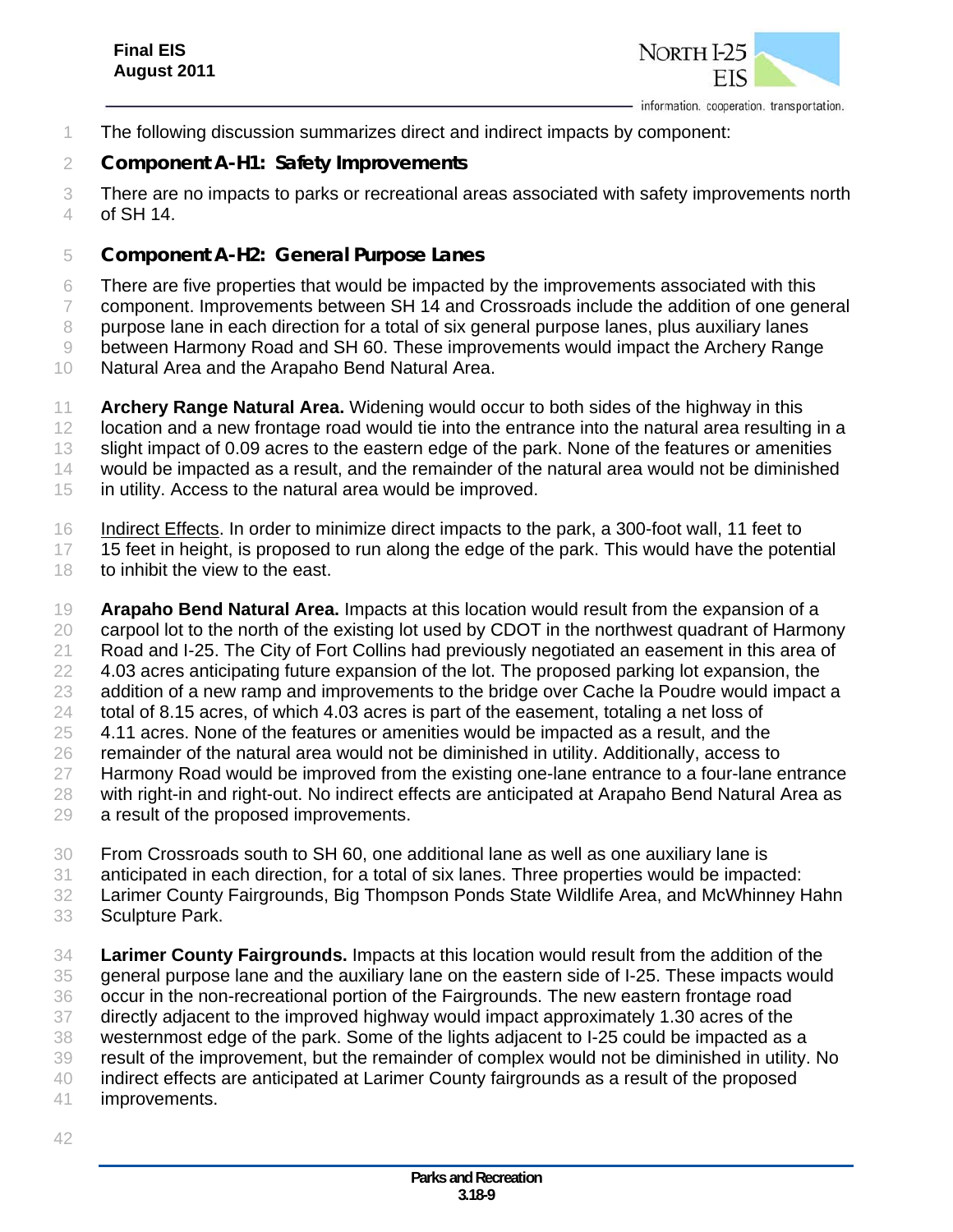

 **Big Thompson Ponds State Wildlife Area.** Impacts at this location would result from the addition of the general purpose lane and the auxiliary lane on the west side of I-25 as well as

 the transition of the ramp from the US 34 interchange south on to I-25. The combined improvements would impact the easternmost edge of the wildlife area. Walls would be placed

in this area in order to minimize impact and the area impacted was reduced to 0.11 acres.

None of the features or amenities would be impacted as a result, and the remainder of the

wildlife area would not be diminished in utility.

Indirect Effects. Noise impacts to portions of the park would exceed CDOT's criteria for noise

abatement. An increase is also anticipated with the No-Action Alternative and the increase

would be small but still require an exploration of mitigation. For more detailed information,

- please refer to **Section 3.6** *Noise and Vibration.*
- **McWhinney Hahn Sculpture Park.** Impacts at this location would result from reconfiguration

of the US 34 interchange from a fully directional cloverleaf to a three-quarter directional

interchange. The northbound off-ramp from I-25 to US 34 would impact the southernmost

- portion of the park, resulting in 1.21 acres impacted. This impact would result in loss of trails at
- 16 the park in addition to a number of sculptures.

Indirect Effects. The elevation of the ramps adjacent to the park would be 20 to 30 feet in the

- 18 air decreasing visibility to the park and from the park to the Front Range. Since part of the
- established "purpose" of the park is to "showcase art"; decreased visibility to and from the park
- could inhibit this function and result in an indirect effect.

## *Component A-H3: General Purpose Lanes*

Improvements associated with this component include the addition of one general purpose

lane in each direction on I-25 for a total of six lanes from SH 60 to SH 66 and from SH 52 to

- E-470 for a total of eight lanes. One property would be impacted by improvements associated
- with this component: Little Thompson River Corridor.
- **Little Thompson River Corridor.** Impacts at this location would result from the addition of the general purpose lane and auxiliary lane on the west side of I-25 as well as the transition of the 28 southbound ramp at the newly configured SH 56 interchange. Current access to the
- 
- recreational area would be removed and replaced with a new access from the south ending at a cul-de-sac at the recreational area. The new right-of-way acquisition required to
- accommodate the additional lane, the ramp and the new access would result in 2.03 acres of
- impact adjacent to the west side of the highway. Aside from the new access, none of the
- features or amenities would be impacted as a result, and the remainder of the recreational
- area would not be diminished in utility.
- Indirect Effects. West-side property access would be maintained except for the northwest park road connection to the service road. This connection would be severed, but access would still be available to the south. East-side property access would be modified so that recreationists would use the new service road.
- Indirect Effects to Other Parks. Portions of St. Vrain Park would experience noise impacts that exceed CDOT's criteria for noise abatement. Although an increase is also anticipated with the No-Action Alternative, the increase would be small but still require an exploration of mitigation. For more detailed information, please refer to **Section 3.6** *Noise and Vibration.*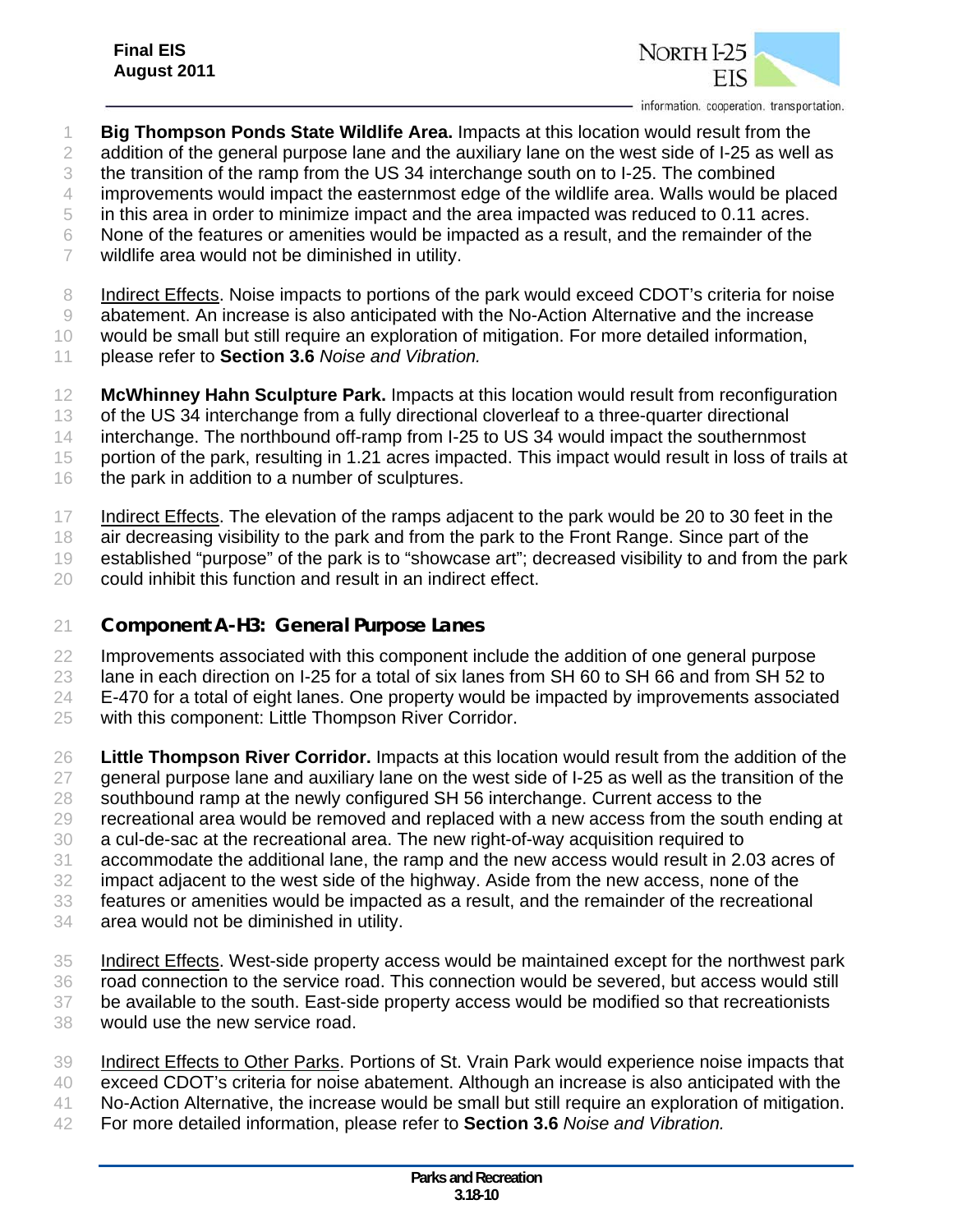

- *Component A-H4: Structure Upgrades*
- There are no parks or recreational resources directly impacted as a result of the proposed
- improvements associated with this component.
- Indirect Effects to Other Parks. Portions of Willow Brook Park, Civic Center Park, and
- Thorncreek Municipal Golf Course would experience noise impacts which exceed CDOT's
- criteria for noise abatement. The increase would be small but still require an exploration of
- mitigation, for more detailed information, please refer to **Section 3.6** *Noise and Vibration.*
- *Component A-T1: Commuter Rail Fort Collins to Longmont*
- There are no parks or recreational resources impacted as a result of the proposed
- improvements associated with this component.

#### *Component A-T2: Commuter Rail Longmont to North Metro*

- 12 There are two properties which would be impacted by the improvements associated with this
- component. They are Sandstone Ranch and Boulder Creek Estates.
- **Sandstone Ranch.** Impacts at this location would result from the new double-tracked
- commuter rail line proposed to run south of SH 119 to connect from Longmont to the proposed
- FasTracks North Metro Corridor in Thornton. The new track would impact 2.75 acres at the
- 17 northernmost edge of the park, adjacent to SH 119. A small portion of the trail in the northwest
- corner of the park would be impacted, but none of the other features or amenities would be
- impacted as a result, and the remainder of the park would not be diminished in utility. No
- indirect effects are anticipated at Sandstone Ranch as a result of proposed improvements.
- **Boulder Creek Estates.** Impacts at this location would result from the new commuter rail line proposed to run south of SH 119 to connect from Longmont to the proposed FasTracks North Metro Corridor in Thornton. The new track would impact 4.08 acres at the northernmost edge 24 of the park, adjacent to SH 119. The proposed rail line would then turn south to follow along the west side of Weld County Road 7 where it would again enter Boulder Creek Estates property impacting an additional 1.64 acres for a total of 5.72 acres. A proposed trail following St. Vrain Creek beneath SH 119 would be accommodated. Plans for additional facilities including parking, picnic tables and restrooms are still conceptual, however the City of Longmont has coordinated with the project team and they have agreed that these plans will not be precluded by construction of the rail line at this location and that their future plans will set aside right-of-way for the commuter rail tracks. Coordination will continue with the City of Longmont to insure that park amenities will not be affected (see letter from City of Longmont in **Appendix B**). No indirect effects are anticipated at Boulder Creek Estates as a result of proposed improvements.

#### *Component A-T3: Commuter Bus: Greeley to Denver*

- There are no parks or recreational resources impacted as a result of the proposed improvements associated with this component.
- *Component A-T4: Commuter Bus: Greeley to DIA*
- There are no parks or recreational resources impacted as a result of the proposed improvements associated with this component.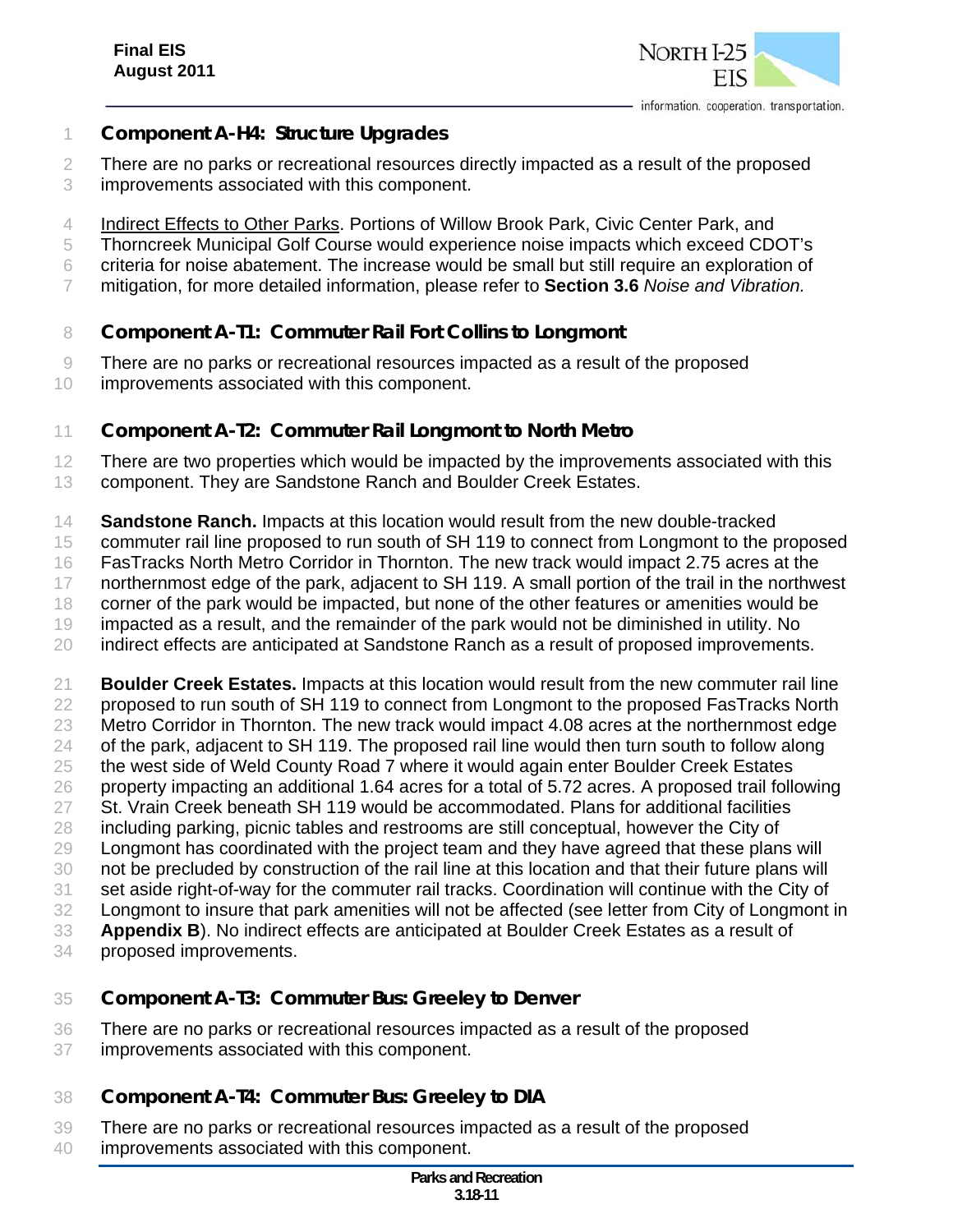

## 1 **3.18.2.3 PACKAGE B**

2 Impacts to parks and recreational resources in the project area associated with Package B are

3 displayed in **Table 3.18-3**. Additional information about the impacts is summarized in the 4 discussion that follows the table.

| Table 3.18-3 | <b>Impacts to Parks and Recreational Resources Associated with</b> |
|--------------|--------------------------------------------------------------------|
|              | Package B                                                          |

| <b>Component</b><br><b>Number</b> | Map ID<br>No. | <b>Parks and Recreation</b><br><b>Resource</b>   | Original<br>Acreage | Area of Impact<br>(Acres) |
|-----------------------------------|---------------|--------------------------------------------------|---------------------|---------------------------|
| $B-H2$                            | 2             | Arapaho Bend Natural Area                        | 269.56              | 4.94                      |
| $B-H2$                            | 3             | Archery Range Natural Area                       | 55.37               | 0.14                      |
| $B-H2$                            | 6             | <b>Big Thompson Ponds</b><br>State Wildlife Area | 48.61               | 0.24                      |
| $B-H2$                            | 20            | Larimer County Fairgrounds                       | 234.00              | 4.13                      |
| $B-H3/B-T1$                       | 22            | Little Thompson River Corridor                   | 100.92              | 2.78                      |
| <b>B-H2/B-T1</b>                  | 25            | <b>McWhinney Hahn Sculpture</b><br>Park          | 4.5                 | 1.21                      |
| Total                             |               |                                                  | 712.96              | 13.44                     |

7 The following discussion summarizes direct and indirect impacts by component.

#### 8 *Component B-H1: Safety Improvements*

9 There are no impacts to parks or recreational areas associated with the safety improvements 10 north of SH 14.

## 11 *Component B-H2: Tolled Express Lanes*

12 There are five properties which would be impacted by the improvements associated with this 13 component. Two properties would be impacted by the addition of the buffer-separated lanes 14 between SH 14 and Harmony Road: the Archery Range and the Arapaho Bend Natural Area.

15 **Archery Range Natural Area.** Improvements in this location would be similar to those 16 associated with Package A except the impact would be slightly larger resulting from the wider

17 footprint associated with the tolled express lanes. The impact would be .14 acres. None of the 18 features or amenities would be impacted as a result, and the remainder of the natural area

19 would not be diminished in utility. Access to the natural area would be improved.

20 Indirect Effects. Indirect effects associated with noise are the same at this location as those 21 described in Package A. A similar increase is anticipated in conjunction with the No-Action

22 Alternative.

23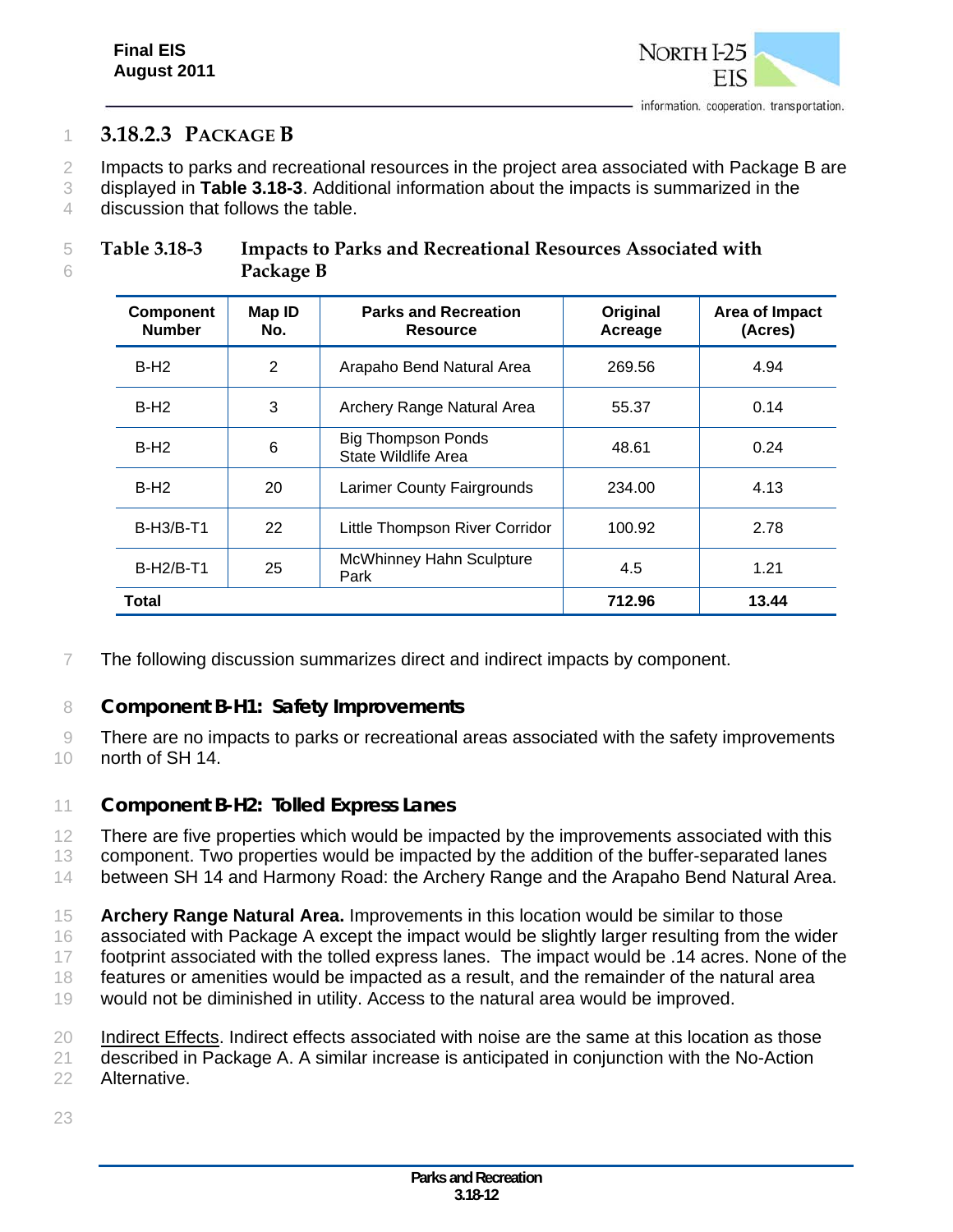

- **Arapaho Bend Natural Area.** Impacts at this location would be similar to Package A resulting from the expansion of a carpool lot to the north, the addition of the ramp and the bridge modifications at Cache la Poudre. The City of Fort Collins had previously negotiated an easement in this area of 4.03 acres with CDOT anticipating future expansion of the existing parking lot. These improvements would impact 9.35 acres which exceeds the easement totaling a net loss of 4.94 acres. None of the features or amenities would be impacted as a result, and the remainder of the natural area would not be diminished in utility. Additionally, access to Harmony would be improved from the existing one lane entrance to a four lane entrance with right in and right out movements only. No indirect effects are anticipated at Arapaho Bend Natural Area as a result of proposed improvements. Between Harmony Road and SH 60, there are two barrier-separated lanes proposed in each 12 direction to accommodate the tolled express lanes, as well as the proposed bus rapid transit (BRT). Three properties would be impacted as a result of these improvements: Larimer County Fairgrounds, Big Thompson Ponds State Wildlife Area, and McWhinney Hahn Sculpture Park. **Larimer County Fairgrounds.** Impacts at this location would result from the addition of the two barrier separated lanes on the eastern side of the general purpose lanes. Impacts at this location would occur at the non-recreational portion of the park. In addition, there would be a BRT station in the median with a pedestrian bridge terminating at the eastern side of the highway. The barrier separated lanes in conjunction with the BRT station would impact 4.13 acres of the westernmost edge of the park. Some of the lights adjacent to I-25 could be impacted as a result of the improvement, but the remainder of complex would not be diminished in utility. No indirect effects are anticipated at Larimer County Fairgrounds as a result of the proposed improvements.
- **Big Thompson Ponds State Wildlife Area.** Impacts at this location would result from the addition of the two barrier separated tolled express lanes on the western side of the general 26 purpose lanes. These lanes would also accommodate the BRT. The combined improvements would impact the easternmost edge of the wildlife area. Walls were placed in this area in order 28 to minimize impact and the acreage impacted was reduced to 0.24 acres. None of the features or amenities would be impacted as a result, and the remainder of the natural area would not be diminished in utility.
- Indirect Effects. Indirect effects associated with noise are the same at this location as those described in Package A. A similar increase is anticipated in conjunction with the No-Action Alternative.
- **McWhinney Hahn Sculpture Park.** Impacts at this location would be the same as those associated with Package A.
- Indirect Effects. Indirect effects associated with visual impacts at the sculpture park are the same at this location as those described in Package A.
- *Component B-H3: Tolled Express Lanes*
- Improvements between SH 60 and E-470 include the addition of two buffer separated lanes in
- each direction for a total of six general purpose lanes and two tolled express lanes. BRT would
- 41 share the tolled express lanes. There is one property which would be impacted by the
- improvements associated with this component. It is the Little Thompson River Corridor.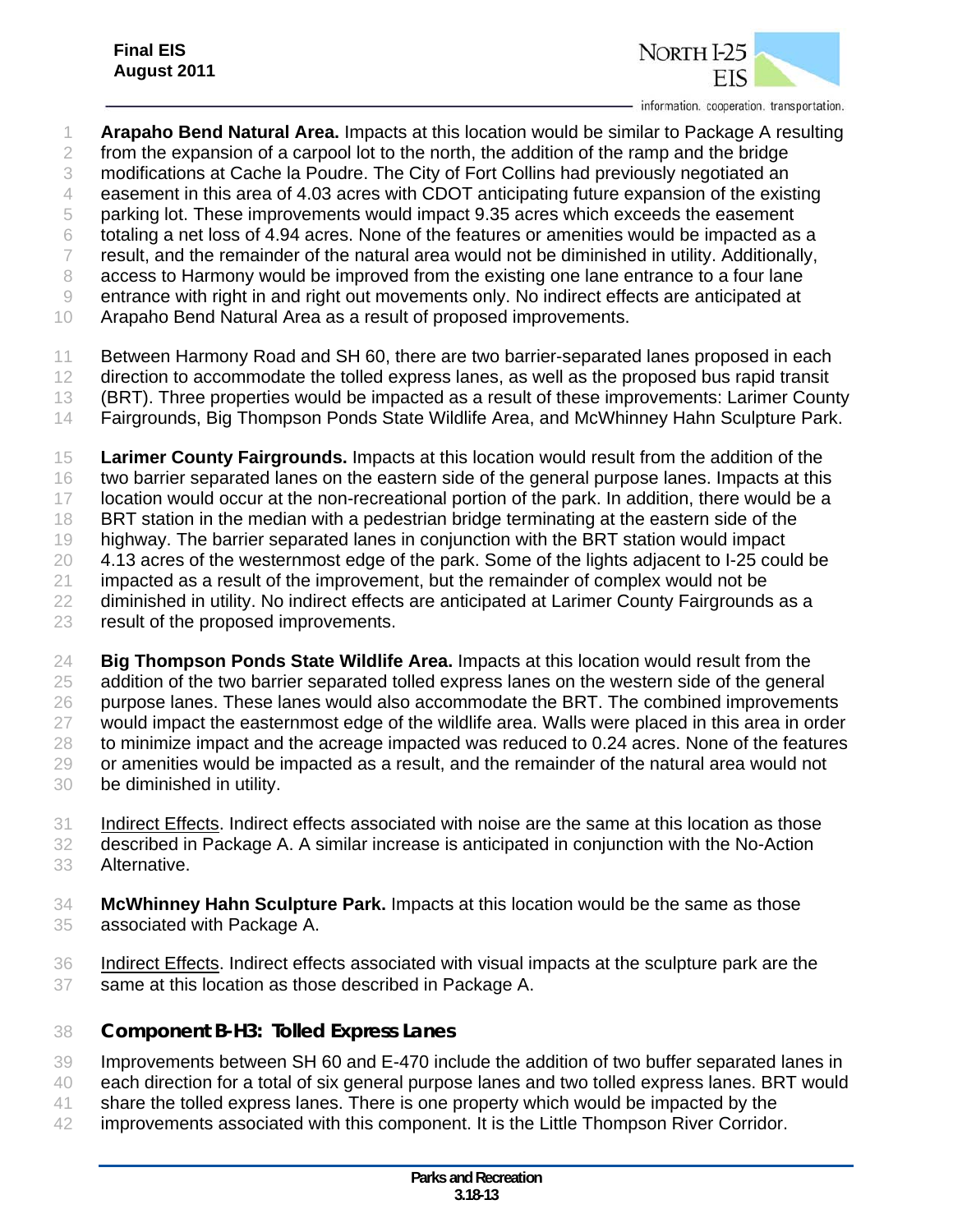

- **Little Thompson River Corridor.** Impacts at this location would be similar to Package A
- 2 resulting from the right-of-way acquisition required to accommodate the additional lane, the
- ramp and the new access to the area. Total acreage impacted would be 2.03 acres adjacent to

the highway at the west. Aside from the new access, none of the features or amenities would

be impacted as a result, and the remainder of the natural area would not be diminished in

- utility. The difference in acreage between Package A and Package B results from a wider
- typical section associated with Package B.
- 8 Indirect Effects. Impacts to access at the Little Thompson River Corridor would be the same as 9 those described in Package A.
- Indirect Effects to Other Parks. Portions of St. Vrain Park would experience noise impacts

which exceed CDOT's criteria for noise abatement. The increase would be small but still

- require an exploration of mitigation, for more detailed information. Please refer to **Section 3.6**
- *Noise and Vibration.*

## *Component B-H4: Tolled Express Lanes*

15 Improvements between E-470 and US 36 include the addition of one buffer separated lane in

each direction for a total of six general purpose lanes and two tolled express lanes. BRT would

17 share the tolled express lanes. There are no properties that would experience direct impacts

- 18 through improvements associated with this component.
- Indirect Effects. Portions of Civic Center Park, Willow Brook Park, and Thorncreek Municipal

20 Golf Course would experience noise impacts which exceed CDOT's criteria for noise

21 abatement. The increase would be small but still require an exploration of mitigation. For more

detailed information, please refer to **Section 3.6** *Noise and Vibration.*

## *Component B-T1 & B-T2: Bus Rapid Transit: Fort Collins/Greeley to Denver/DIA*

Impacts to the Archery Range Natural Area, Arapaho Bend Natural Area, Larimer County

Fairgrounds, Big Thompson Ponds State Wildlife Area, and McWhinney Hahn Sculpture Park

are identical to those described in Component B-H2: Tolled Express Lanes.

## **3.18.2.4 PREFERRED ALTERNATIVE**

- Impacts to parks and recreational resources in the regional study area resulting from the
- Preferred Alternative are displayed in **Table 3.18-4**. The discussion that follows summarizes
- direct and indirect impacts by component.
-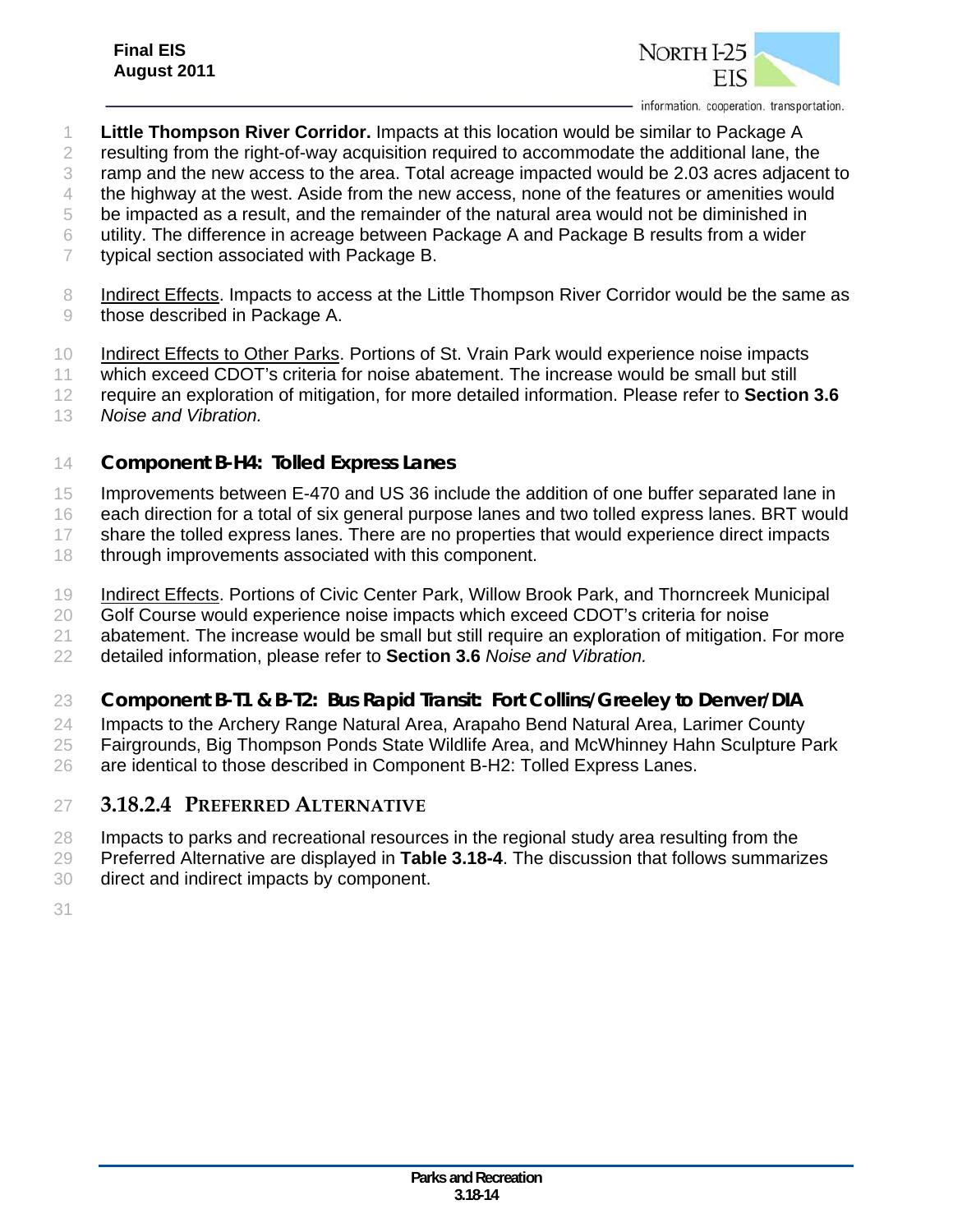

#### 1 **Table 3.18-4 Impacts to Parks and Recreational Resources Associated with the**  2 **Preferred Alternative**

| <b>Component</b>                                    | <b>FEIS</b><br>Map ID No. | <b>Parks and Recreation</b><br><b>Resource</b> | Original<br>Acreage | Area of Impact<br>(Acres)                                        |
|-----------------------------------------------------|---------------------------|------------------------------------------------|---------------------|------------------------------------------------------------------|
| I-25 Highway<br>Improvements/<br><b>Express Bus</b> |                           | Arapaho Bend Natural<br>Area                   | 269.56              | 2.91<br>(I-25 Highway<br>Improvements)/<br>0.16 (Express<br>Bus) |
| I-25 Highway<br>Improvements                        | 21                        | <b>Larimer County</b><br>Fairgrounds           | 234.00              | 1.72                                                             |
| I-25 Highway<br>Improvements                        | 24                        | Little Thompson River<br>Corridor              | 100.92              | 1.31                                                             |
| I-25 Highway<br>Improvements                        | 28                        | McWhinney Hahn<br><b>Sculpture Park</b>        | 4.50                | 1.21                                                             |
| <b>Commuter Rail</b>                                | 7                         | <b>Boulder Creek Estates</b>                   | 220.60              | 5.72                                                             |
| <b>Commuter Rail</b>                                | 35                        | Sandstone Ranch                                | 229.31              | 1.45                                                             |
| Total                                               |                           |                                                | 1058.89             | 14.48                                                            |

## 3 **3.18.2.5 I-25 HIGHWAY IMPROVEMENTS**

4 There are four properties that would be directly impacted by the improvements associated with 5 this component.

6 **Arapaho Bend Natural Area.** Impacts to this natural area would result from the

7 reconfiguration and upgrades to the I-25 /Harmony Road interchange ramps, the widened

8 template of I-25 to accommodate the tolled express lanes and additional general purpose

9 lanes and the bridge modifications at the Cache la Poudre River. Impacts as a result of these

10 improvements would total 2.91 acres. Additionally, the Preferred Alternative calls for the

11 expansion of a carpool lot to the north of the existing lot in the northwest quadrant of Harmony

12 Road and I-25 to accommodate parking for the express bus component which would impact

13 another 0.16 acre for a total of 3.07 acres. See the discussion below in **Section 3.18.2.7** for

14 more details. None of the features or amenities would be impacted as a result of the Preferred

15 Alternative, and the remainder of the natural area would not be diminished in utility.

16 Additionally, access to Harmony Road would be improved from the existing one-lane entrance

17 to a four-lane entrance with right-in and right-out. No indirect effects are anticipated at Arapaho

18 Bend Natural Area as a result of the proposed improvements.

19 Indirect Effects. Portions of Arapaho Bend Natural Area would experience noise impacts which

20 exceed CDOT's criteria for noise abatement. The increase would be small but still require an

21 exploration of mitigation. For more detailed information, please refer to **Section 3.6** *Noise and* 

22 *Vibration.*

23 **Larimer County Fairgrounds.** Impacts at this location would result from the addition of a

 $24$  general purpose lane and a tolled express lane creating a wider footprint of I-25. These

25 impacts would occur in the non-recreational portion of the fairgrounds. Improvements would

26 impact approximately 1.72 acres of the westernmost edge of the fairgrounds. Some of the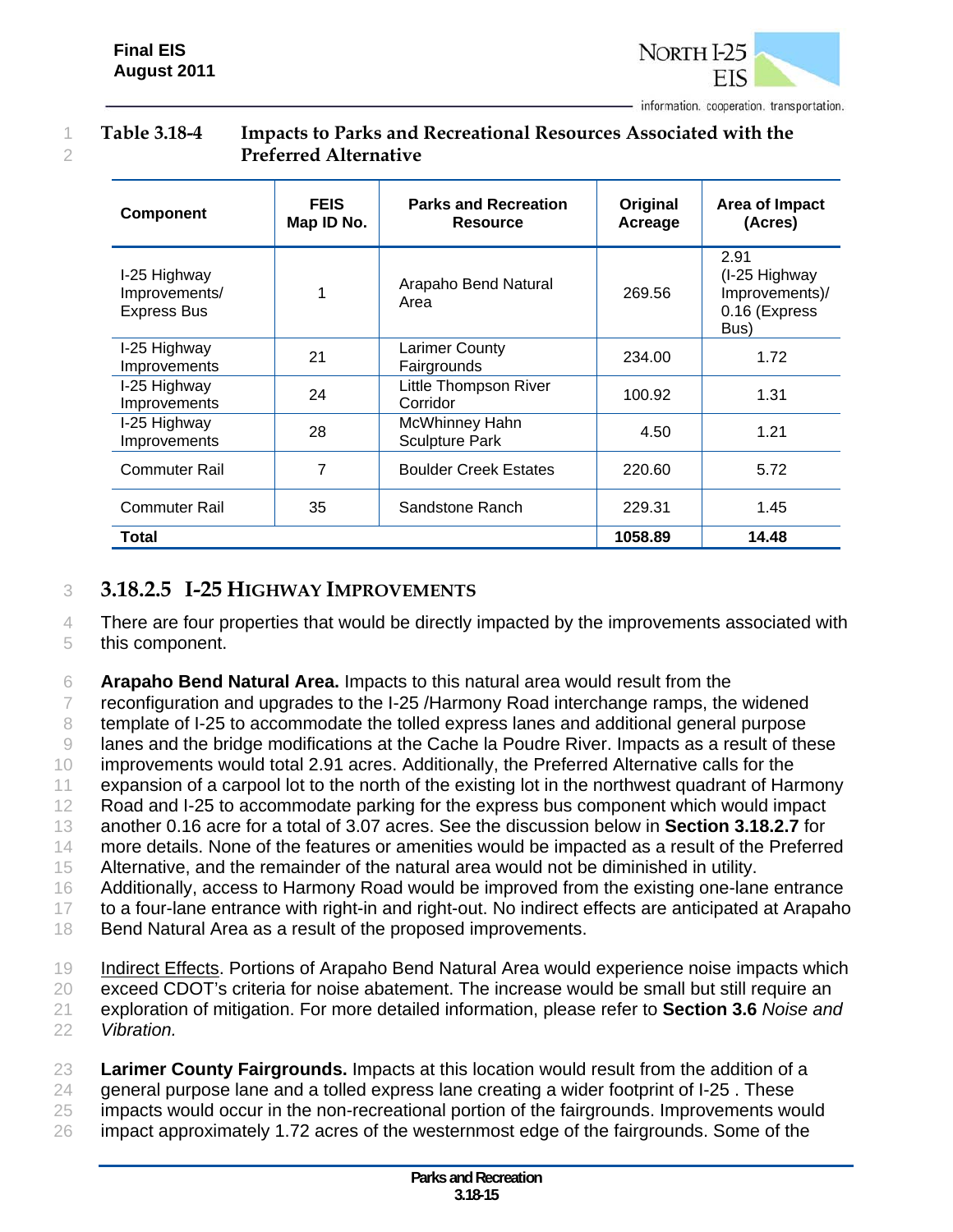

- lights adjacent to I-25 may be impacted as a result of the improvement, but the remainder of
- complex would not be diminished in utility. No indirect effects are anticipated at Larimer
- County Fairgrounds as a result of the proposed improvements.

 **Little Thompson River Corridor.** Impacts at this location would result from the addition of a general purpose lane and a tolled express lane creating a wider footprint of I-25 and the transition of the southbound ramp at the newly configured SH 56 interchange. Current access 7 to the recreational area would be removed and replaced with a new access from the south ending at a cul-de-sac at the recreational area on the west side of I-25. The new right-of-way acquisition required to accommodate the additional lane, the ramp, and the new access, would result in 1.31 acres of impact adjacent to the west side of the highway. Aside from the new access, none of the features or amenities would be impacted as a result, and the remainder of the recreational area would not be diminished in utility.

- 13 Indirect Effects. West-side property access would be maintained except for the northwest park 14 road connection to the service road. This connection would be severed, but access would still be available to the south. East-side property access would be modified so that recreationists
- would use the new service road.
- **McWhinney Hahn Sculpture Park.** Impacts at this location would result from reconfiguration

18 of the US 34 interchange from a fully directional cloverleaf to a three-quarter directional

 interchange. The northbound off-ramp from I-25 to US 34 would impact 1.21 acres in the southernmost portion of the park. This would affect an area that currently contains trails and a

number of sculptures. These impacts would likely result in full acquisition of the park.

22 Indirect Effects. The ramps adjacent to the park would be elevated 20 to 30 feet in the air

23 decreasing visibility to the park and from the park to the Front Range. Part of the established

"purpose" of the park is to "showcase art"; decreased visibility to and from the park may inhibit

- this function and result in an indirect effect.
- 26 Indirect Effects to Other Parks. Portions of Big Thompson Ponds State Wildlife Area, Civic
- 27 Center Park, Willow Brook Park, Thorncreek Municipal Golf Course, and St. Vrain State Park
- would experience noise impacts that exceed CDOT's criteria for noise abatement. The
- increases would be small but still require an exploration of mitigation. For more detailed
- information please refer to **Section 3.6** *Noise and Vibration.* In order to remove direct impacts to Archery Range Natural Area, a 300-foot wall, 11 to 15 feet in height is proposed to run along
- the edge of the park. This would have the potential to inhibit the view to the east.
- 
- **3.18.2.6 COMMUTER RAIL (FORT COLLINS TO NORTH METRO)**
- There are two properties which would be directly impacted by the improvements associated with this component.

 **Sandstone Ranch.** Impacts at this location would result from the new commuter rail line 37 proposed to run south of SH 119 to connect from City of Longmont to the proposed FasTracks North Metro Corridor in Thornton. The new track would impact 1.45 acres at the northernmost edge of the park, adjacent to SH 119. This area is outside of the reserved right-of-way coordinated between CDOT and the City of Longmont during the planning process for this park. A small portion of the trail in the northwest corner of the park would be impacted but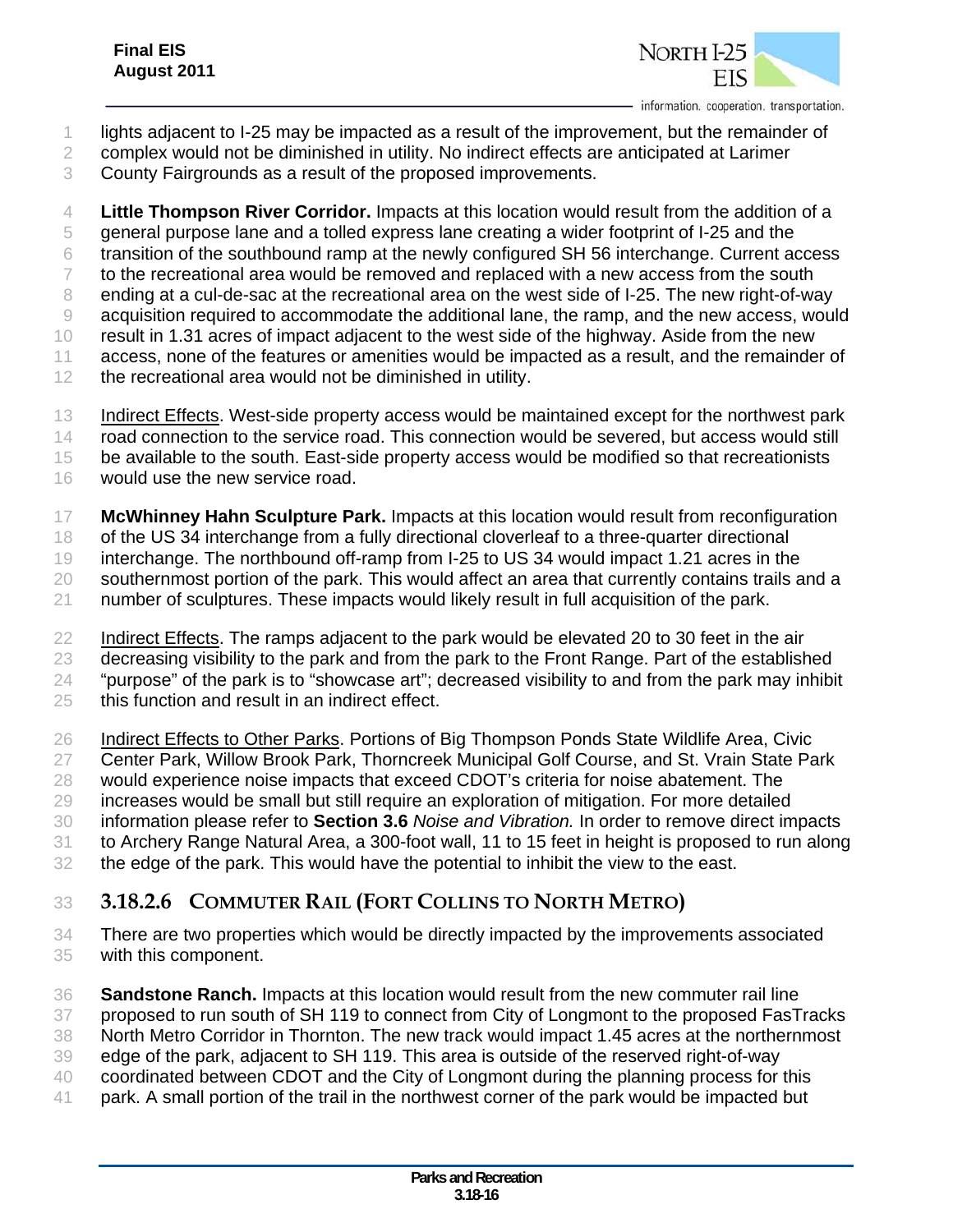

- none of the other features or amenities would be impacted as a result, and the remainder of
- the park would not be diminished in utility. No indirect effects are anticipated at Sandstone
- Ranch as a result of proposed improvements.

 **Boulder Creek Estates.** Impacts at this location would result from the new commuter rail line proposed to run south of SH 119 to connect from Longmont to the proposed FasTracks North Metro Corridor in Thornton. The new track would impact 4.08 acres at the northernmost edge 7 of the park, adjacent to SH 119. The proposed rail line would then turn south to follow along 8 the west side of Weld County Road 7 where it would again enter Boulder Creek Estates property impacting an additional 1.64 acres for a total of 5.72 acres. A proposed trail following St. Vrain Creek beneath SH 119 would be accommodated. Plans for additional facilities including parking, picnic tables and restrooms are still conceptual, however the City of 12 Longmont has coordinated with the project team and they have agreed that these plans will 13 not be precluded by construction of the rail line at this location and that their future plans will 14 set aside right-of-way for the commuter rail tracks. Coordination will continue with the City of 15 Longmont to insure that park amenities will not be affected (see letter from City of Longmont in **Appendix B**). No indirect effects are anticipated at Boulder Creek Estates as a result of proposed improvements.

Indirect Effects to Other Parks. Portions of Collyer Park would experience noise impacts that

- exceed CDOT's criteria for noise abatement. The increases would be small but still require an exploration of mitigation. For more detailed information please refer to **Section 3.6** *Noise and*
- *Vibration.*

## **3.18.2.7 EXPRESS BUS (FORT COLLINS/GREELEY TO DENVER/DIA)**

One property would be impacted as a result of this component.

 **Arapaho Bend Natural Area.** Impacts at this location would result from the expansion of a 25 carpool lot to the north and the resulting need for an additional water quality pond partially 26 located on the natural area property. The City of Fort Collins had previously negotiated an easement in this area of 4.03 acres anticipating future expansion of the lot. Construction associated with this component would require an additional 0.16 acre beyond the area negotiated as an easement. As described above in **Section 3.18.2.6**, the proposed parking lot expansion, the ramp modifications and improvements to the bridge over the Cache la Poudre River would impact a total of 3.06 acres. None of the features or amenities would be impacted as a result, and the remainder of the natural area would not be diminished in utility. The enlarged parking area would continue to serve users of the natural area while access to Harmony Road would be improved from the existing one lane entrance to a four lane entrance with right-in and right-out movements only. No indirect effects are anticipated at Arapaho Bend

Natural Area as a result of proposed improvements.

## **3.18.2.8 US 85 COMMUTER BUS**

- There are no parks or recreation resources directly impacted as a result of the proposed
- improvements associated with this component.
-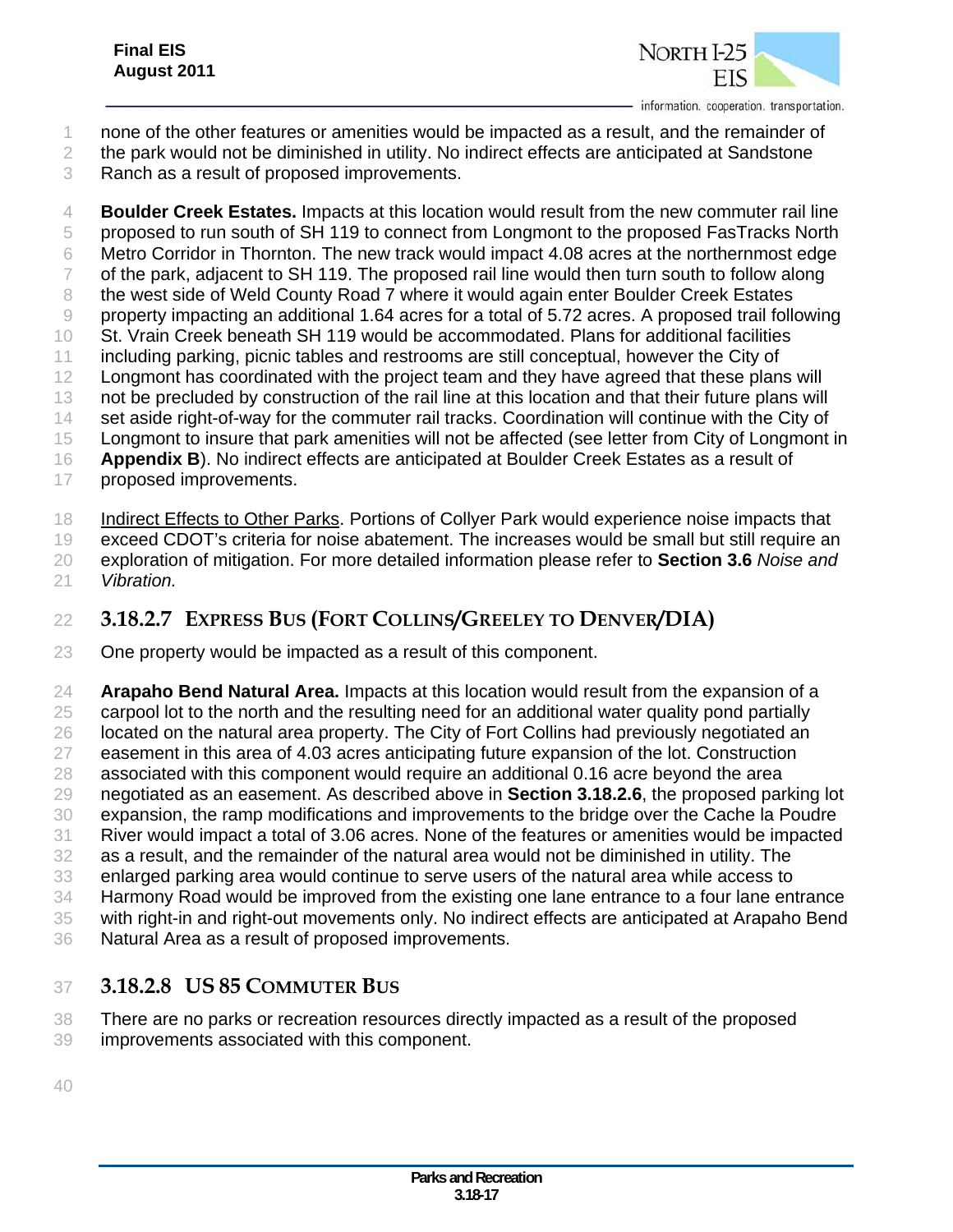

## **3.18.3 Summary of Impacts**

#### *No-Action Alternative*

The No-Action Alternative would result in deteriorating access due to increasing congestion

- throughout the regional study area. Additionally, eight properties would incur noise impacts,
- which would be similar to the noise impacts incurred with the build alternatives.

#### *Package A*

Eight properties would incur direct use as a result of implementing Package A. A majority of

these impacts could be categorized as minor, leaving the features and attributes of the parks

intact and not diminishing any utility to the resource. The exception is McWhinney Hahn

Sculpture Park, where the trail is being impacted, as well as a number of the sculptures. This

- would likely result in a full acquisition of the park.
- The proposed improvements in Package A would provide increased mobility and access to 13 and from these recreational resources.
- 14 Indirect effects would occur at a number of properties, including visual impacts at the sculpture

park, change in access at one location, and noise impacts at nine properties. These same

- 16 properties would experience similar noise impacts as a result of the No-Action Alternative.
- Temporary impacts to the parks would occur since construction of transportation
- 18 improvements associated with Package A would likely result in the need for haul roads,

equipment access, staging areas, batch plants, and/or other construction activities. All impacts

20 resulting from construction are temporary in nature and would not permanently or adversely

affect the function or physical aspects of the park or recreational resource.

Temporary construction occurring on properties where long segments of highway widening

- and/or new roadway and associated retaining wall construction, would encompass a full range
- of construction activities over a prolonged time frame, but would not last the entire duration of
- the construction project. This may include roadway detours and multiple phases of highway construction. These activities are likely to extend several months. Work zones would
- continuously change until relatively close to final build-out of that segment of the project.
- More localized construction activity such as bridge demolition and reconstruction or culvert installations and culvert extensions, represents a more focused effort and require lesser time

frames to complete because much of the work requiring the temporary construction easement

would be demolition and preliminary infrastructure construction, and occupancy of the

- easement would be completed before site's highway decking and widening portion of the
- project were completed.
- All ground disturbing and debris generating construction process would be contained by erosion and sediment control Best Management Practices (BMPs) designed as part of approved stabilization and stormwater management plans. All disturbed areas would be
- returned to their original contour, vegetation and landscape appearance in cooperation with
- and direction from the resource jurisdictional authorities.
-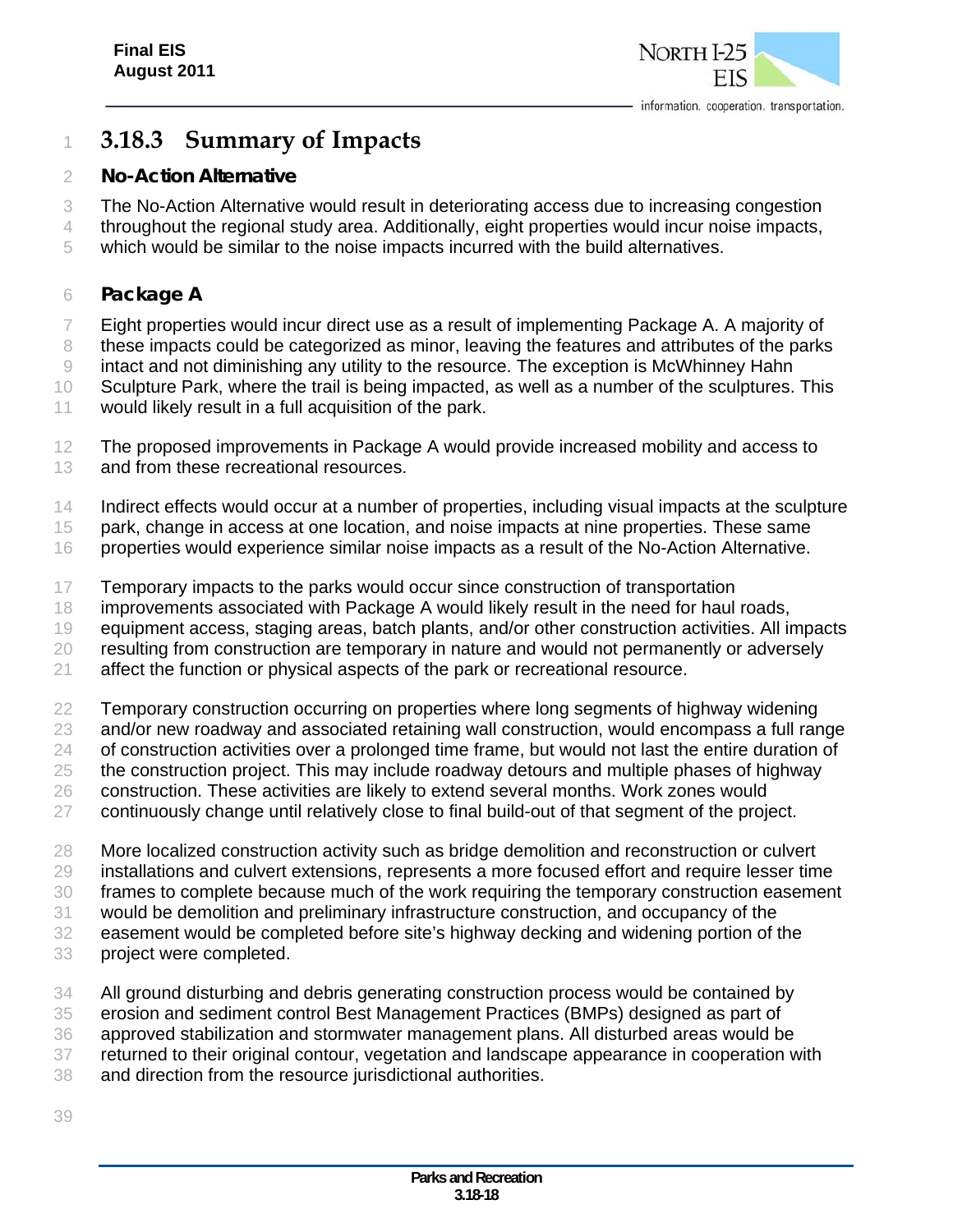

#### *Package B*

- 2 Six properties would incur some direct use as a result of implementing Package B. At most of
- the properties, impacts could be categorized as minor, leaving the features and attributes of
- 4 the parks intact and not diminishing any utility to the resource. The exception is McWhinney
- Hahn Sculpture Park, where the trail is being impacted, as well as a number of the sculptures.
- Indirect effects would occur at a number of properties, including visual impacts at the sculpture
- park, change in access at one location, and noise impacts at eight properties. These same
- properties would experience similar noise impacts as a result of the No-Action Alternative.
- The proposed improvements in Package B would provide increased mobility and access to and from these recreational resources.
- Package B would have similar temporary impacts as Package A.

#### *Preferred Alternative*

- Six properties would incur some direct use as a result of implementing the Preferred
- Alternative. At most of the properties, impacts could be categorized as minor, leaving the
- features and attributes of the parks intact and not diminishing any utility to the resource. The
- exception is McWhinney Hahn Sculpture Park, where the trail is being impacted, as well as an
- 17 area containing a number of the sculptures. Impacts at this park are identical among the three
- build alternatives. This would likely result in a full acquisition of the park.
- Indirect effects would occur at a number of properties, including visual impacts at the sculpture
- park, change in access at one location, and noise impacts at nine properties. These same
- 21 properties would experience similar noise impacts as a result of the No-Action Alternative.
- Benefits from implementation of the Preferred Alternative include improved access and
- mobility to and from these recreational resources.
- The Preferred Alternative would have similar temporary impacts as Package A and Package B.

## **3.18.4 Mitigation Measures**

- During the development of the alternatives, extensive efforts went into modifying design to
- 28 avoid and minimize impacts to parkland wherever possible. Additional information about this process is documented in **Chapter 5** *Section 4(f) Evaluation*.
- Coordination with the local agencies having jurisdiction at the resources is ongoing. Any impacts incurred at these resources as a result of proposed improvements would be discussed
- with the local jurisdictional agencies to determine the appropriate mitigation.
- All ground disturbing and debris generating construction processes will be contained by
- erosion and sediment control BMPs designed as part of approved stabilization and stormwater
- management plans. All disturbed areas will be returned to their original contour, vegetation
- and landscape appearance in cooperation with and direction from the resource jurisdictional
- authorities.